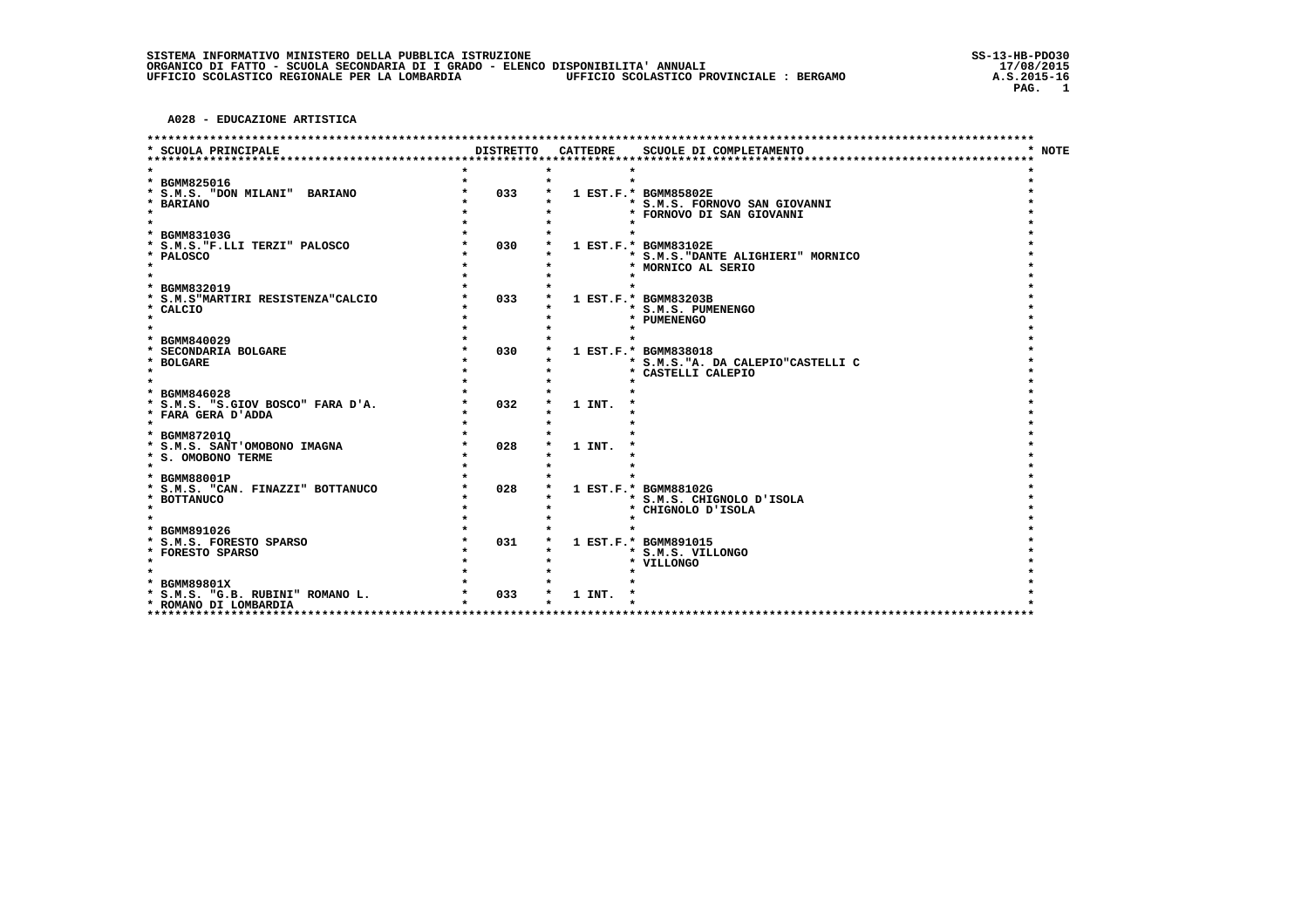| SISTEMA INFORMATIVO MINISTERO DELLA PUBBLICA ISTRUZIONE                          |                                          |
|----------------------------------------------------------------------------------|------------------------------------------|
| ORGANICO DI FATTO - SCUOLA SECONDARIA DI I GRADO - ELENCO DISPONIBILITA' ANNUALI |                                          |
| UFFICIO SCOLASTICO REGIONALE PER LA LOMBARDIA                                    | UFFICIO SCOLASTICO PROVINCIALE : BERGAMO |

A028 - EDUCAZIONE ARTISTICA

| * SCUOLA PRINCIPALE           | <b>DISTRETTO</b> |         | CATTEDRE | SCUOLE DI COMPLETAMENTO | * NOTE |
|-------------------------------|------------------|---------|----------|-------------------------|--------|
|                               |                  |         |          |                         |        |
|                               |                  |         |          |                         |        |
| * BGMM8AE01G                  |                  |         |          |                         |        |
| * S.M.S. "CAMERONI" TREVIGLIO | 032              | $\star$ | L INT.   |                         |        |
| * TREVIGLIO                   |                  |         |          |                         |        |
|                               |                  |         |          |                         |        |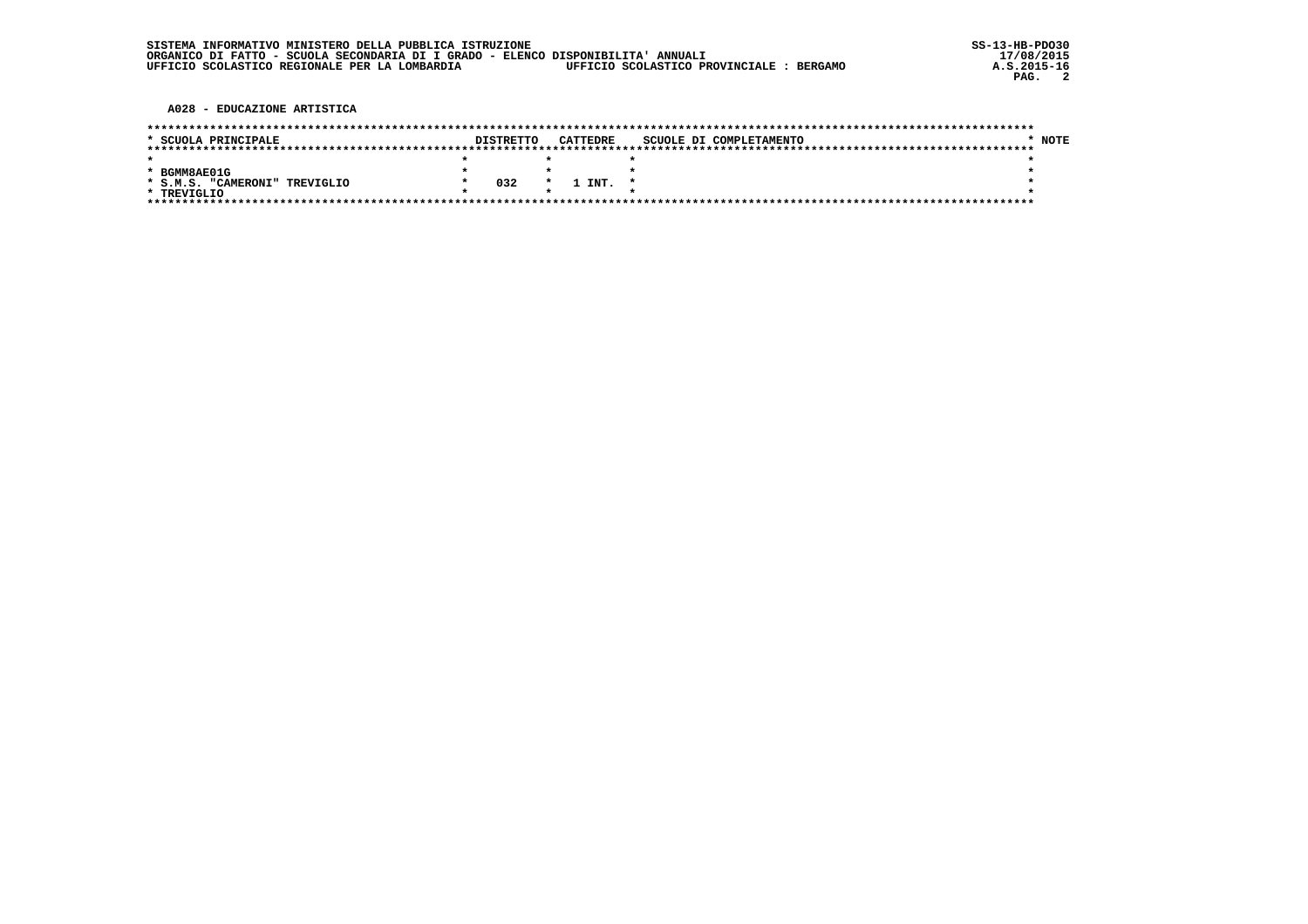## A030 - EDUCAZIONE FISICA NELLA SCUOLA MEDIA

| * SCUOLA PRINCIPALE                 |  | <b>DISTRETTO</b> |  | CATTEDRE    | SCUOLE DI COMPLETAMENTO            | * NOTE |  |  |  |
|-------------------------------------|--|------------------|--|-------------|------------------------------------|--------|--|--|--|
|                                     |  |                  |  |             |                                    |        |  |  |  |
|                                     |  |                  |  |             |                                    |        |  |  |  |
| * BGMM82703X                        |  |                  |  |             |                                    |        |  |  |  |
| * S.M.S. "MAZZA"<br>MADONE -        |  | 028              |  |             | 1 EST.F.* BGMM88102G               |        |  |  |  |
| * MADONE                            |  |                  |  |             | * S.M.S. CHIGNOLO D'ISOLA          |        |  |  |  |
|                                     |  |                  |  |             | * CHIGNOLO D'ISOLA                 |        |  |  |  |
|                                     |  |                  |  |             |                                    |        |  |  |  |
| * BGMM83002P                        |  |                  |  |             |                                    |        |  |  |  |
| * S.M.S. SEDRINA                    |  | 027              |  |             | 1 EST.F.* BGMM81901V               |        |  |  |  |
| * SEDRINA                           |  |                  |  |             | * S.M.S. "L.ANGELINI" ALMENNO S.B. |        |  |  |  |
|                                     |  |                  |  |             | * ALMENNO SAN BARTOLOMEO           |        |  |  |  |
|                                     |  |                  |  |             |                                    |        |  |  |  |
| * BGMM88001P                        |  |                  |  |             |                                    |        |  |  |  |
| * S.M.S. "CAN. FINAZZI" BOTTANUCO   |  | 028              |  | $1$ EST.F.* | BGMM8AB014                         |        |  |  |  |
| * BOTTANUCO                         |  |                  |  |             | * SECONDARIA I GRADO "A. MORO"     |        |  |  |  |
|                                     |  |                  |  |             | * DALMINE                          |        |  |  |  |
| *********************************** |  |                  |  |             | ******************************     |        |  |  |  |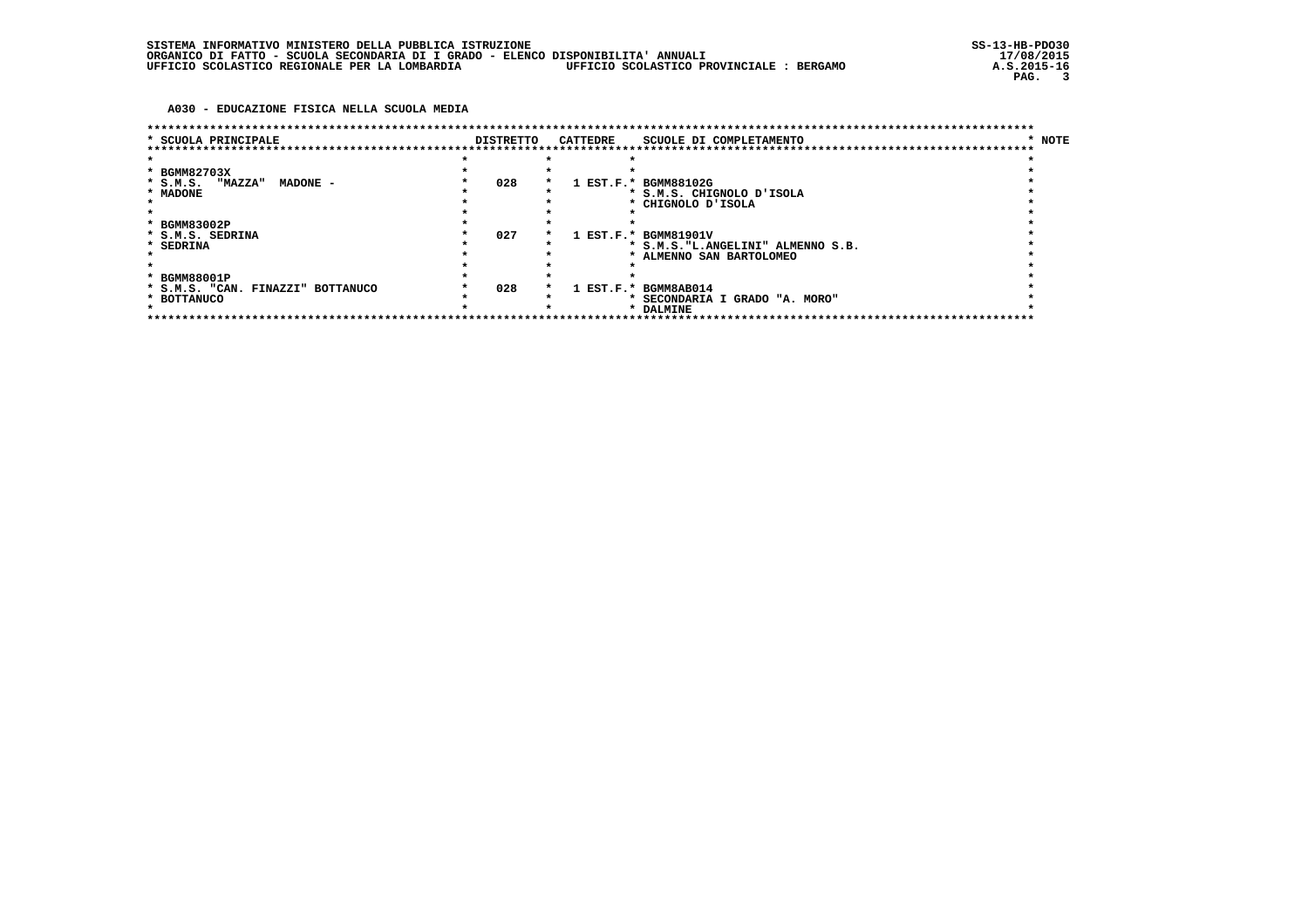A032 - EDUCAZIONE MUSICALE NELLA SCUOLA MEDIA

| * SCUOLA PRINCIPALE                   | <b>DISTRETTO</b> |         | <b>CATTEDRE</b> | SCUOLE DI COMPLETAMENTO    | * NOTE |
|---------------------------------------|------------------|---------|-----------------|----------------------------|--------|
|                                       |                  |         |                 |                            |        |
|                                       |                  |         |                 |                            |        |
| * BGMM81301X                          |                  |         |                 |                            |        |
| * S.M.S. "DONADONI"<br><b>BERGAMO</b> | 029              | $\star$ |                 | 1 EST.S.* BGMM80801C       |        |
| * BERGAMO                             |                  |         |                 | * S.M.S. "S.LUCIA" BERGAMO |        |
|                                       |                  |         |                 | <b>BERGAMO</b>             |        |
|                                       |                  |         |                 |                            |        |
| * BGMM85902A                          |                  |         |                 |                            |        |
| * S.M.S. "PINETTI" MARTINENGO         | 033              | $\star$ | 1 INT.          |                            |        |
| * MARTINENGO                          |                  |         |                 |                            |        |
|                                       |                  |         |                 |                            |        |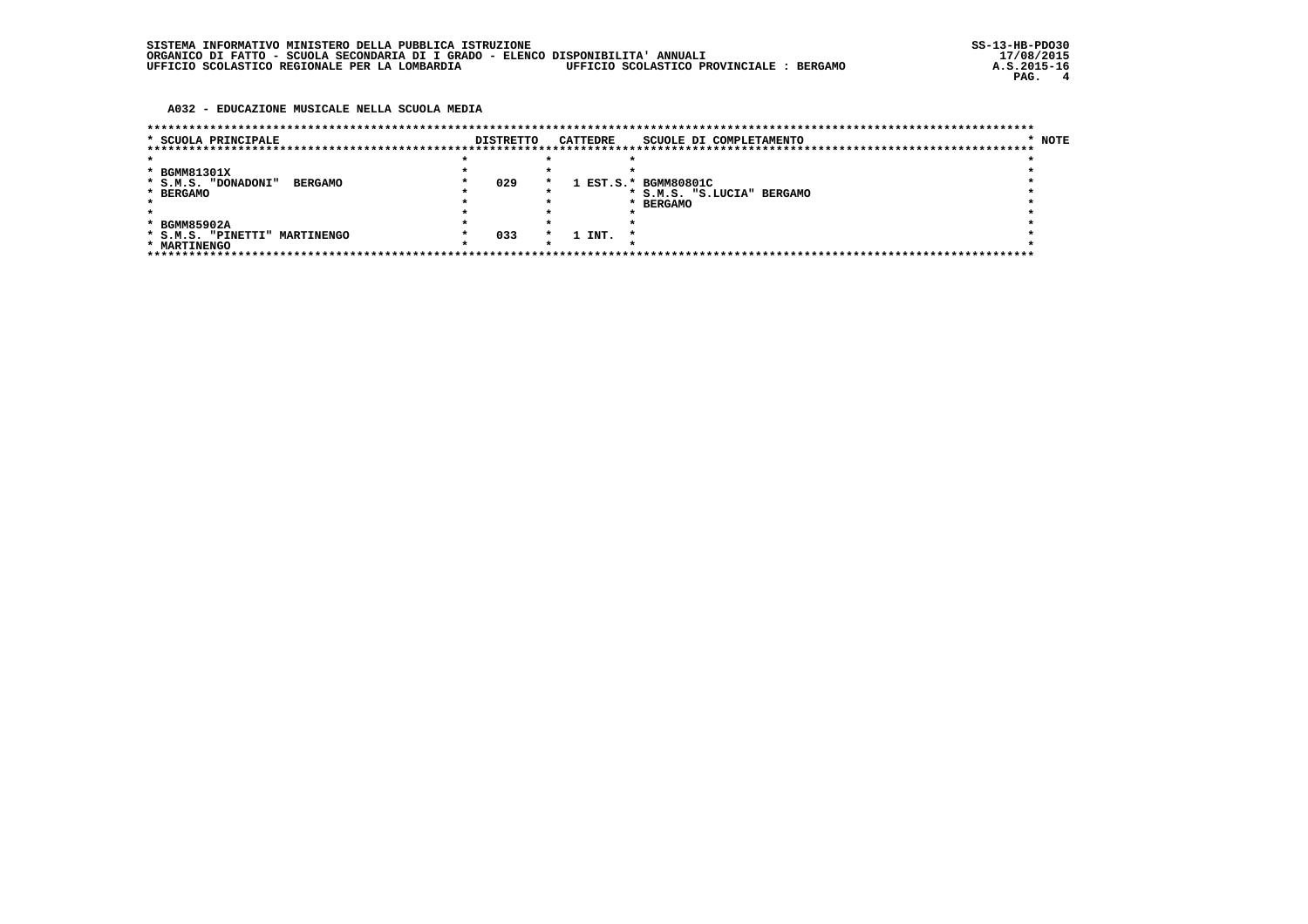A033 - EDUCAZIONE TECNICA NELLA SCUOLA MEDIA

|                                                                                                                                       |                  |                  | ************************                                |             |
|---------------------------------------------------------------------------------------------------------------------------------------|------------------|------------------|---------------------------------------------------------|-------------|
| <b>SCUOLA PRINCIPALE</b>                                                                                                              | <b>DISTRETTO</b> | <b>CATTEDRE</b>  | SCUOLE DI COMPLETAMENTO                                 | <b>NOTE</b> |
| * BGCT70500R CORSO PER LAVORATORI<br>* E.D.A. VILLONGO<br>$\bullet$<br>* BGCT70700C<br>CORSO PER LAVORATORI<br>* E.D.A. COSTA VOLPINO | 031<br>031       | 1 INT.<br>2 INT. |                                                         |             |
| * COSTA VOLPINO<br>* BGMM840018<br>* SEC. CHIUDUNO "PAPA G. XXIII "<br>* CHIUDUNO<br>$\star$                                          | 030              | 1 INT.           |                                                         |             |
| * BGMM849020<br>* S.M.S. CAROBBIO DEGLI ANGELI<br>* CAROBBIO DEGLI ANGELI                                                             | 030              |                  | 1 EST.F.* BGMM84903R<br>* S.M.S. MONTELLO<br>* MONTELLO |             |
| * BGMM85301A<br>* S.M.S. LEFFE<br>* LEFFE                                                                                             | 026              |                  | 1 EST.F.* BGMM84802X<br>* S.M.S. CENE<br><b>CENE</b>    |             |
| * BGMM878020<br>* S.M.S. "SEN. SILVESTRI" SOVERE<br>* SOVERE                                                                          | 031              | 1 INT.           |                                                         |             |
| * BGMM897014<br>* S.M.S. "GIOVANNI XXIII" SPIRANO<br>* SPIRANO                                                                        | 032              | 1 INT.           | *******************                                     |             |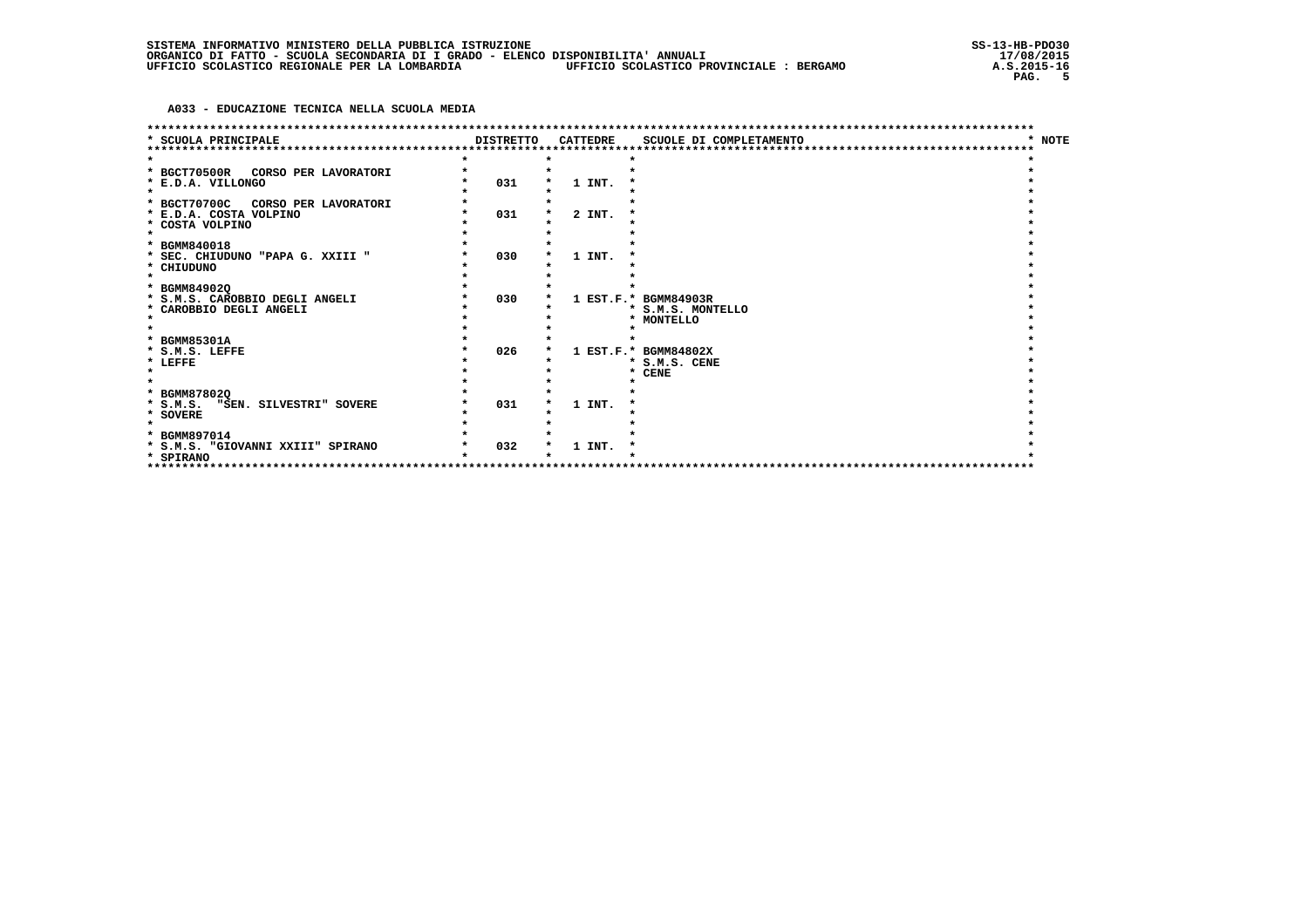|  | SISTEMA INFORMATIVO MINISTERO DELLA PUBBLICA ISTRUZIONE                          |                                          |
|--|----------------------------------------------------------------------------------|------------------------------------------|
|  | ORGANICO DI FATTO - SCUOLA SECONDARIA DI I GRADO - ELENCO DISPONIBILITA' ANNUALI |                                          |
|  | UFFICIO SCOLASTICO REGIONALE PER LA LOMBARDIA                                    | UFFICIO SCOLASTICO PROVINCIALE : BERGAMO |

| ***********************************                     |                  |                 | ***************************** |        |
|---------------------------------------------------------|------------------|-----------------|-------------------------------|--------|
| SCUOLA PRINCIPALE                                       | <b>DISTRETTO</b> | <b>CATTEDRE</b> | SCUOLE DI COMPLETAMENTO       | * NOTE |
|                                                         |                  |                 |                               |        |
| * BGCT70100D<br>CORSO PER LAVORATORI                    |                  | $\star$         |                               |        |
| * E.D.A. PONTE S.PIETRO                                 | 028              | 1 INT.          |                               |        |
| * PONTE SAN PIETRO                                      |                  |                 |                               |        |
| $\star$                                                 |                  |                 |                               |        |
| * BGCT70500R CORSO PER LAVORATORI                       |                  |                 |                               |        |
| * E.D.A. VILLONGO                                       | 031              | 1 INT.          |                               |        |
| $\star$                                                 |                  |                 |                               |        |
| * BGMM805022                                            |                  |                 |                               |        |
| * S.M.S. "F.MILESI" TAVERNOLA<br>* TAVERNOLA BERGAMASCA | 031              | 2 INT.          |                               |        |
| $\star$                                                 |                  |                 |                               |        |
| * BGMM80701L                                            |                  |                 |                               |        |
| * S.M.S. "CORRIDONI" BERGAMO                            | 029              | 1 INT.          |                               |        |
| * BERGAMO                                               |                  |                 |                               |        |
| $\star$                                                 |                  |                 |                               |        |
| * BGMM82201P                                            |                  |                 |                               |        |
| * S.M.S. "C.CONSONNI" ARCENE                            | 032              | 2 INT.          |                               |        |
| * ARCENE<br>$\star$                                     |                  |                 |                               |        |
| * BGMM82203R                                            |                  |                 |                               |        |
| * S.M.S. LURANO                                         | 032              | 1 INT.          |                               |        |
| * LURANO                                                |                  |                 |                               |        |
| $\star$                                                 |                  |                 |                               |        |
| * BGMM82302G                                            |                  |                 |                               |        |
| * S.M.S. "GIOV XXIII" AZZANO S.P.                       | 029              | 1 INT.          |                               |        |
| * AZZANO SAN PAOLO                                      |                  |                 |                               |        |
| $\star$                                                 |                  |                 |                               |        |
| * BGMM825027<br>* S.M.S. MORENGO                        | 033              | 1 INT.          |                               |        |
| * MORENGO                                               |                  |                 |                               |        |
| $\star$                                                 |                  |                 |                               |        |
| * BGMM82703X                                            |                  |                 |                               |        |
| * S.M.S. "MAZZA" MADONE -                               | 028              | 1 INT.          |                               |        |
| * MADONE                                                |                  |                 |                               |        |
| $\star$                                                 |                  |                 |                               |        |
| * BGMM82901D                                            |                  |                 |                               |        |
| * S.M.S. "GIOV. XXIII"BREMBATE ST                       | 028              | 1 INT.          |                               |        |
| * BREMBATE<br>$\star$                                   |                  |                 |                               |        |
| * BGMM83001N                                            |                  |                 |                               |        |
| * S.M.S. "GIOVANNI XXIII"BREMBILLA                      | 027              | 2 INT.          |                               |        |
| * BREMBILLA                                             |                  |                 |                               |        |
|                                                         |                  |                 |                               |        |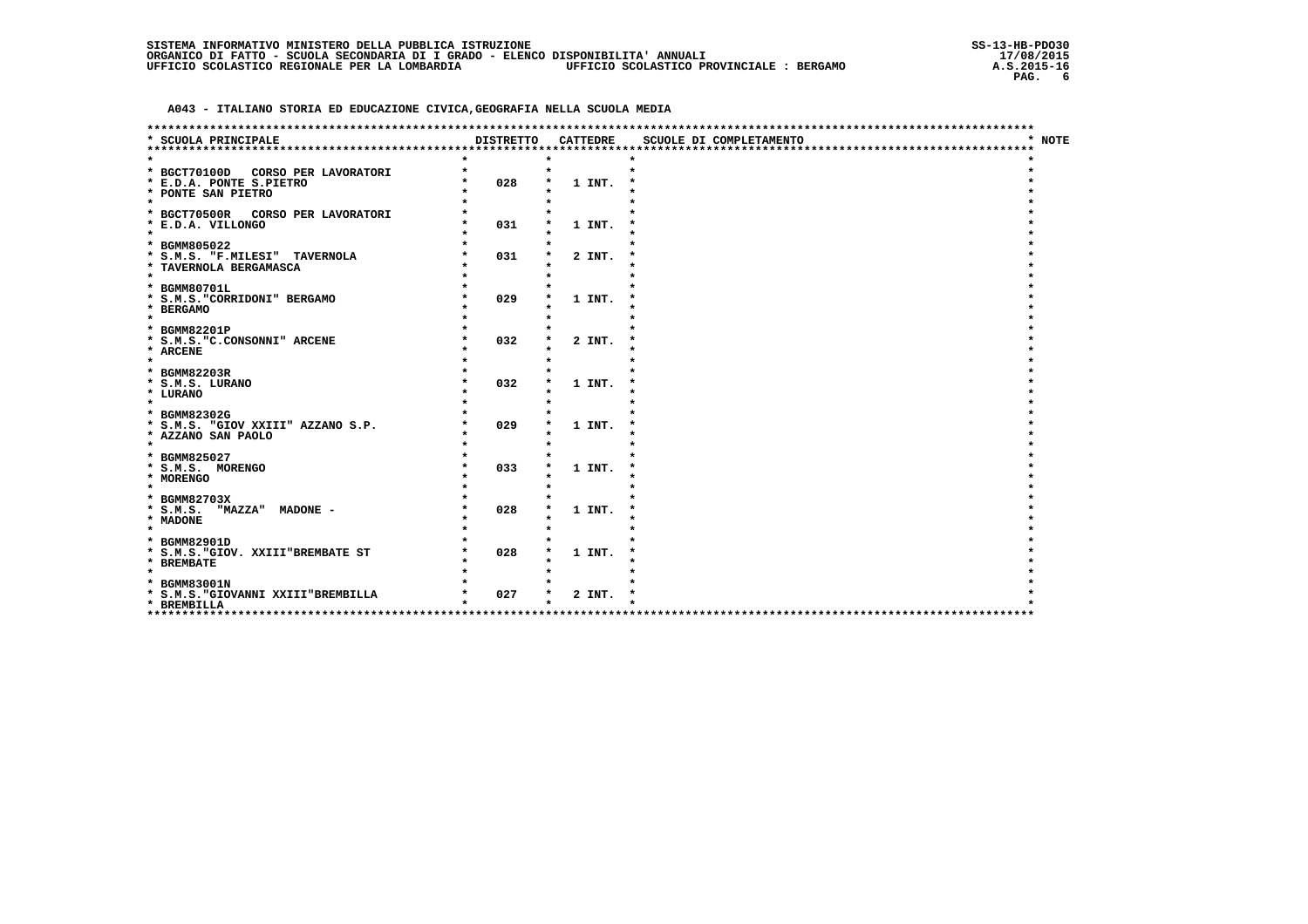|  | SISTEMA INFORMATIVO MINISTERO DELLA PUBBLICA ISTRUZIONE                          |                                          |
|--|----------------------------------------------------------------------------------|------------------------------------------|
|  | ORGANICO DI FATTO - SCUOLA SECONDARIA DI I GRADO - ELENCO DISPONIBILITA' ANNUALI |                                          |
|  | UFFICIO SCOLASTICO REGIONALE PER LA LOMBARDIA                                    | UFFICIO SCOLASTICO PROVINCIALE : BERGAMO |

| *****************************                    |                  |                 | ***********************              |        |
|--------------------------------------------------|------------------|-----------------|--------------------------------------|--------|
| SCUOLA PRINCIPALE<br>*************************** | <b>DISTRETTO</b> | <b>CATTEDRE</b> | SCUOLE DI COMPLETAMENTO              | * NOTE |
|                                                  |                  |                 |                                      |        |
| * BGMM83102E                                     |                  |                 |                                      |        |
| * S.M.S. "DANTE ALIGHIERI" MORNICO               | 030              | 1 INT.          |                                      |        |
| * MORNICO AL SERIO                               |                  |                 |                                      |        |
| $\star$                                          |                  |                 |                                      |        |
| * BGMM83103G                                     | 030              |                 |                                      |        |
| * S.M.S. "F.LLI TERZI" PALOSCO<br>* PALOSCO      |                  | 3 INT.          |                                      |        |
| $\star$                                          |                  |                 |                                      |        |
| * BGMM83202A                                     |                  |                 |                                      |        |
| * S.M.S. "A.BIFFI" CIVIDATE                      | 033              | 1 INT.          |                                      |        |
| * CIVIDATE AL PIANO                              |                  |                 |                                      |        |
| $\star$<br>* BGMM83203B                          |                  |                 |                                      |        |
| * S.M.S. PUMENENGO                               | 033              | 2 INT.          |                                      |        |
| * PUMENENGO                                      |                  |                 |                                      |        |
| $\star$                                          |                  |                 |                                      |        |
| * BGMM83701C                                     |                  |                 |                                      |        |
| * S.M.S. CALVENZANO                              | 032              | 2 INT.          |                                      |        |
| * CALVENZANO<br>$\star$                          |                  |                 |                                      |        |
| * BGMM84201X                                     |                  |                 |                                      |        |
| * SECONDARIA DI I GRADO CISERANO                 | 032              | 1 INT.          |                                      |        |
| * CISERANO                                       |                  |                 |                                      |        |
| $\star$                                          |                  |                 |                                      |        |
| * BGMM842021                                     |                  |                 |                                      |        |
| * SECONDARIA DI I GRADO BOLTIERE<br>* BOLTIERE   | 032              | 1 INT.          |                                      |        |
| $\star$                                          |                  |                 |                                      |        |
| * BGMM84401G                                     |                  |                 |                                      |        |
| * S.M.S. "LORENZO LOTTO" COVO                    | 033              | 2 INT.          |                                      |        |
| * COVO<br>$\star$                                |                  |                 |                                      |        |
| * BGMM84402L                                     |                  |                 |                                      |        |
| * S.M.S. "MERISI-CARAV. "FONTANELLA              | 033              | 2 INT.          |                                      |        |
| * FONTANELLA                                     |                  |                 |                                      |        |
| $\star$                                          |                  |                 |                                      |        |
| * BGMM84501B                                     |                  |                 |                                      |        |
| * S.M.S. "G.PASCOLI" CURNO                       | 029              | 1 INT.          |                                      |        |
| * CURNO<br>$\star$                               |                  |                 |                                      |        |
| * BGMM85201E                                     |                  |                 |                                      |        |
| * S.M.S. "A. MARENZI" TELGATE                    | 030              | 1 INT.          |                                      |        |
| * TELGATE                                        |                  |                 |                                      |        |
| ********************                             |                  |                 | ************************************ |        |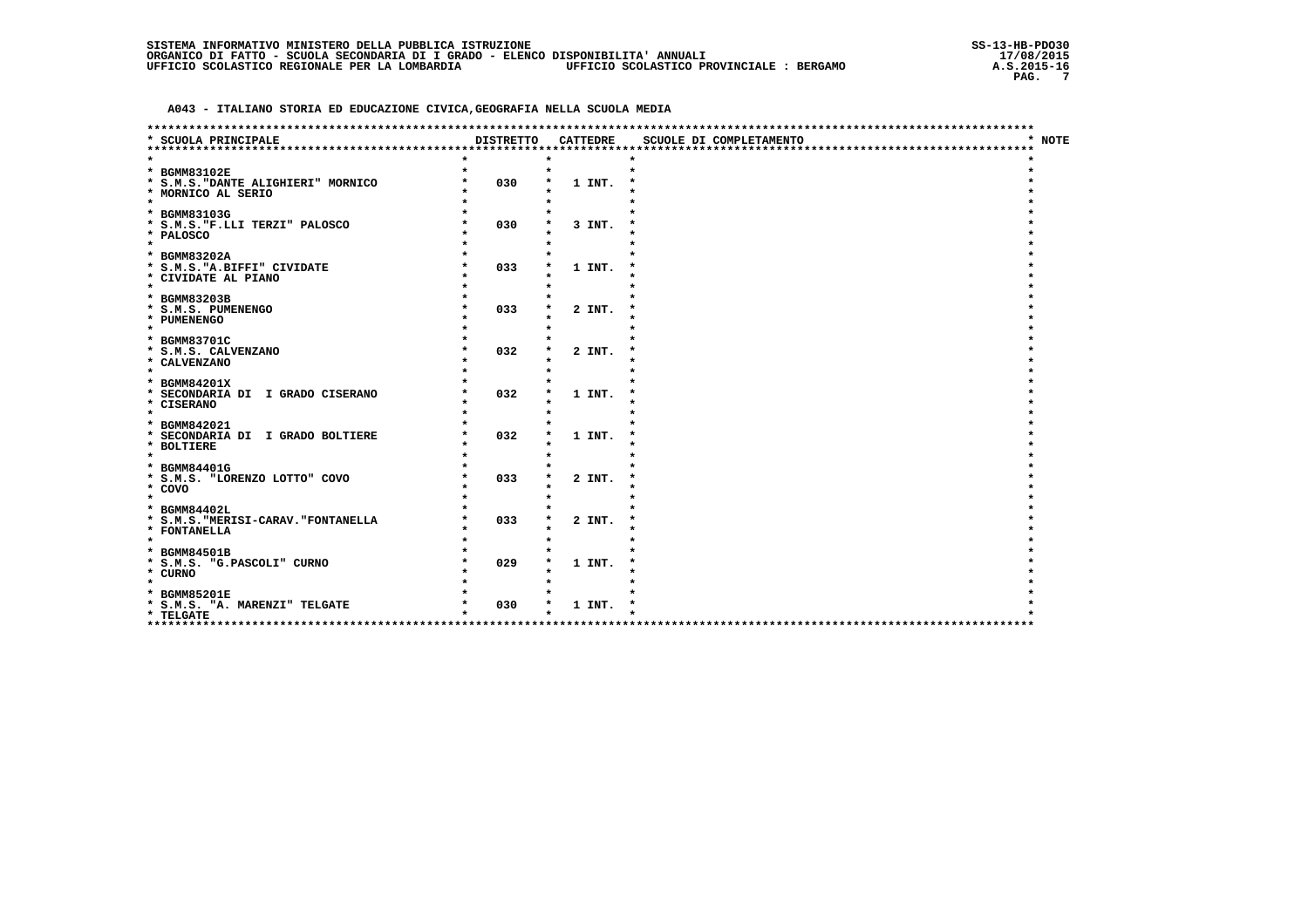| SISTEMA INFORMATIVO MINISTERO DELLA PUBBLICA ISTRUZIONE |  |  |  |  |  |                                                                                  |  |                                          |  |
|---------------------------------------------------------|--|--|--|--|--|----------------------------------------------------------------------------------|--|------------------------------------------|--|
|                                                         |  |  |  |  |  | ORGANICO DI FATTO - SCUOLA SECONDARIA DI I GRADO - ELENCO DISPONIBILITA' ANNUALI |  |                                          |  |
| UFFICIO SCOLASTICO REGIONALE PER LA LOMBARDIA           |  |  |  |  |  |                                                                                  |  | UFFICIO SCOLASTICO PROVINCIALE : BERGAMO |  |

| ***********************************                      |                  |                 | *********************************   |        |
|----------------------------------------------------------|------------------|-----------------|-------------------------------------|--------|
| * SCUOLA PRINCIPALE                                      | <b>DISTRETTO</b> | <b>CATTEDRE</b> | SCUOLE DI COMPLETAMENTO             | * NOTE |
|                                                          |                  |                 |                                     |        |
|                                                          |                  |                 |                                     |        |
| * BGMM85202G                                             |                  |                 |                                     |        |
| * S.M.S. "SIGNORELLI" GRUMELLO<br>* GRUMELLO DEL MONTE   | 030              | 1 INT.          |                                     |        |
| $\star$                                                  |                  |                 |                                     |        |
| * BGMM85803G                                             |                  |                 |                                     |        |
| * S.M.S. MISANO D'ADDA                                   | 032              | 1 INT.          |                                     |        |
| * MISANO DI GERA D'ADDA                                  |                  |                 |                                     |        |
| $\star$                                                  |                  |                 |                                     |        |
| * BGMM85902A                                             |                  |                 |                                     |        |
| * S.M.S. "PINETTI" MARTINENGO                            | 033              | 1 INT.          |                                     |        |
| * MARTINENGO                                             |                  |                 |                                     |        |
| $\bullet$                                                |                  |                 |                                     |        |
| * BGMM863033                                             |                  |                 |                                     |        |
| * S.M.S. SCANZOROSCIATE<br>* SCANZOROSCIATE              | 030              | 1 INT.          |                                     |        |
| $\star$                                                  |                  |                 |                                     |        |
| * BGMM867018                                             |                  |                 |                                     |        |
| * S.M.S. "MARIA PIAZZOLI" RANICA                         | 026              | 1 INT.          |                                     |        |
| * RANICA                                                 |                  |                 |                                     |        |
|                                                          |                  |                 |                                     |        |
| * BGMM868025                                             |                  |                 |                                     |        |
| * S.M.S. CASTIONE DELLA PRESOLANA                        | 025              | 1 INT.          |                                     |        |
| * CASTIONE DELLA PRESOLANA                               |                  |                 |                                     |        |
| $\star$                                                  |                  |                 |                                     |        |
| * BGMM86901X                                             | 027              |                 |                                     |        |
| * S.M.S. C.CERESA S.GIOVANNI B.<br>* SAN GIOVANNI BIANCO |                  | 1 INT.          |                                     |        |
| $\star$                                                  |                  |                 |                                     |        |
| * BGMM87101X                                             |                  |                 |                                     |        |
| * S.M.S. "CAFFI" S.PELLEGRINO                            | 027              |                 | 1 EST.F.* BGMM892011                |        |
| * SAN PELLEGRINO TERME                                   |                  |                 | * S.M.S. "GIOVANNI XXIII" ZOGNO     |        |
| $\star$                                                  |                  |                 | * ZOGNO                             |        |
|                                                          |                  |                 |                                     |        |
| * BGMM87202R                                             |                  |                 |                                     |        |
| * S.M.S. BERBENNO                                        | 028              | 1 INT.          |                                     |        |
| * BERBENNO<br>$\star$                                    |                  |                 |                                     |        |
|                                                          |                  |                 |                                     |        |
| * BGMM87302L<br>* S.M.S. ADRARA SAN MARTINO              | 031              | 1 INT.          |                                     |        |
| * ADRARA SAN MARTINO                                     |                  |                 |                                     |        |
| ****************<br>***************                      |                  |                 | *********************************** |        |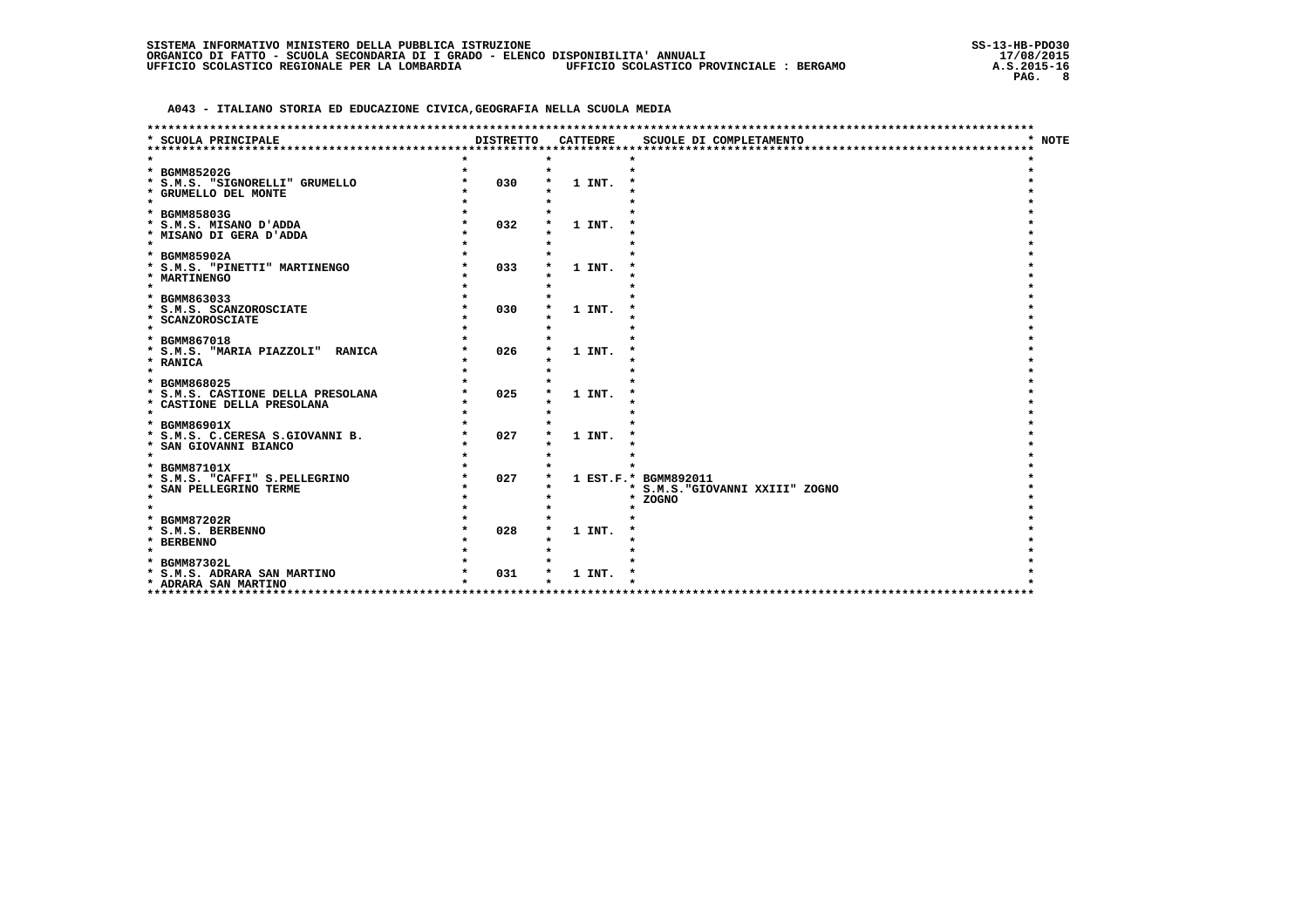|  | SISTEMA INFORMATIVO MINISTERO DELLA PUBBLICA ISTRUZIONE                          |                                          |
|--|----------------------------------------------------------------------------------|------------------------------------------|
|  | ORGANICO DI FATTO - SCUOLA SECONDARIA DI I GRADO - ELENCO DISPONIBILITA' ANNUALI |                                          |
|  | UFFICIO SCOLASTICO REGIONALE PER LA LOMBARDIA                                    | UFFICIO SCOLASTICO PROVINCIALE : BERGAMO |

|                                               |                                 |                 | **********************************        |        |
|-----------------------------------------------|---------------------------------|-----------------|-------------------------------------------|--------|
| * SCUOLA PRINCIPALE<br>********************** | <b>DISTRETTO</b><br>*********** | <b>CATTEDRE</b> | SCUOLE DI COMPLETAMENTO                   | * NOTE |
|                                               |                                 |                 |                                           |        |
|                                               |                                 |                 |                                           |        |
| * BGMM87401B                                  |                                 |                 |                                           |        |
| * S.M.S. SERINA                               | 027                             | 1 INT.          |                                           |        |
| * SERINA                                      |                                 |                 |                                           |        |
| $\star$                                       |                                 |                 |                                           |        |
| * BGMM87402C                                  |                                 |                 |                                           |        |
| * S.M.S. COSTA SERINA                         | 027                             | 1 INT.          |                                           |        |
| * COSTA DI SERINA                             |                                 |                 |                                           |        |
| $\star$                                       |                                 |                 |                                           |        |
| * BGMM876013                                  |                                 |                 |                                           |        |
|                                               |                                 |                 |                                           |        |
| * S.M.S. "ALDO MORO" SERIATE                  | 030                             | 1 INT.          |                                           |        |
| * SERIATE                                     |                                 |                 |                                           |        |
| $\star$                                       |                                 |                 |                                           |        |
| * BGMM88101E                                  |                                 |                 |                                           |        |
| * S.M.S. "ALBISETTI" TERNO D'ISOLA            | 028                             | 1 INT.          |                                           |        |
| * TERNO D'ISOLA                               |                                 |                 |                                           |        |
| $\star$                                       |                                 |                 |                                           |        |
| * BGMM891015                                  |                                 |                 |                                           |        |
| * S.M.S. VILLONGO                             | 031                             | 1 INT.          |                                           |        |
| * VILLONGO                                    |                                 |                 |                                           |        |
| $\star$                                       |                                 |                 |                                           |        |
|                                               |                                 |                 |                                           |        |
| * BGMM892011                                  |                                 |                 |                                           |        |
| * S.M.S. "GIOVANNI XXIII" ZOGNO               | 027                             | 1 INT.          |                                           |        |
| * ZOGNO                                       |                                 |                 |                                           |        |
| $\star$                                       |                                 |                 |                                           |        |
| * BGMM897025                                  |                                 |                 |                                           |        |
| * S.M.S. "L. DA VINCI" BRIGNANO               | 032                             | 1 INT.          |                                           |        |
| * BRIGNANO GERA D'ADDA                        |                                 |                 |                                           |        |
| $\star$                                       |                                 |                 |                                           |        |
| * BGMM8AC01X                                  |                                 |                 |                                           |        |
| * S.M.S. "G. CAMOZZI" DALMINE                 | 029                             |                 | 1 EST.F.* BGMM87901E                      |        |
|                                               |                                 |                 |                                           |        |
| * DALMINE<br>$\star$                          |                                 |                 | * SC.SEC.1?G "F.NULLO"<br><b>STEZZANO</b> |        |
|                                               |                                 |                 | * STEZZANO                                |        |
|                                               |                                 |                 |                                           |        |
| * BGMM8AD01Q                                  |                                 |                 |                                           |        |
| * S.M.S. "GROSSI" TREVIGLIO                   | 032                             | 2 INT.          |                                           |        |
| * TREVIGLIO                                   |                                 |                 |                                           |        |
| **********************                        |                                 |                 |                                           |        |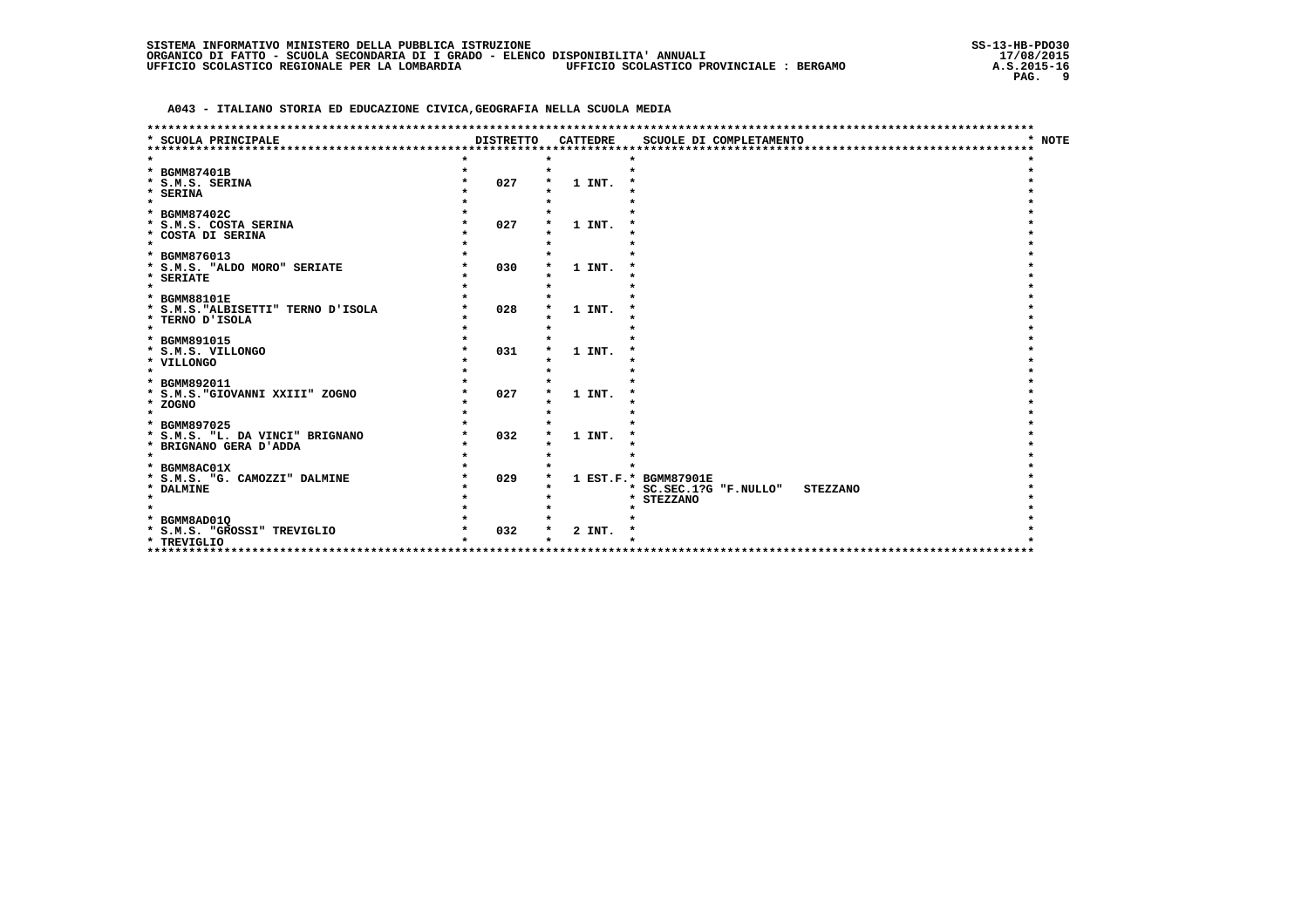|  | SISTEMA INFORMATIVO MINISTERO DELLA PUBBLICA ISTRUZIONE                          |                                          |  |
|--|----------------------------------------------------------------------------------|------------------------------------------|--|
|  | ORGANICO DI FATTO - SCUOLA SECONDARIA DI I GRADO - ELENCO DISPONIBILITA' ANNUALI |                                          |  |
|  | UFFICIO SCOLASTICO REGIONALE PER LA LOMBARDIA                                    | UFFICIO SCOLASTICO PROVINCIALE : BERGAMO |  |

|                                                                                               |                  |                 | ************************ |        |
|-----------------------------------------------------------------------------------------------|------------------|-----------------|--------------------------|--------|
| * SCUOLA PRINCIPALE                                                                           | <b>DISTRETTO</b> | <b>CATTEDRE</b> | SCUOLE DI COMPLETAMENTO  | * NOTE |
|                                                                                               |                  |                 |                          |        |
| * BGCT70700C<br>CORSO PER LAVORATORI<br>* E.D.A. COSTA VOLPINO<br>* COSTA VOLPINO<br>$\star$  | 031              | 1 INT.          | $\star$                  |        |
| * BGMM804037<br>* S.M.S. "CARD. A.MAJ" SCHILPARIO<br>* SCHILPARIO<br>$\star$                  | 025              | 1 INT.          |                          |        |
| * BGMM805022<br>* S.M.S. "F.MILESI" TAVERNOLA<br>* TAVERNOLA BERGAMASCA<br>$\star$            | 031              | 1 INT.          |                          |        |
| * BGMM80601R<br>* S.M.S. CLUSONE<br>* CLUSONE<br>$\star$                                      | 025              | 1 INT.          |                          |        |
| * BGMM81901V<br>* S.M.S. "L. ANGELINI" ALMENNO S.B.<br>* ALMENNO SAN BARTOLOMEO<br>$\star$    | 028              | 1 INT.          |                          |        |
| * BGMM82201P<br>* S.M.S. "C.CONSONNI" ARCENE<br>* ARCENE<br>$\star$                           | 032              | 3 INT.          |                          |        |
| * BGMM822020<br>* S.M.S. CASTEL ROZZONE<br>* CASTEL ROZZONE<br>$\star$                        | 032              | 1 INT.          |                          |        |
| * BGMM82302G<br>* S.M.S. "GIOV XXIII" AZZANO S.P.<br>* AZZANO SAN PAOLO<br>$\star$            | 029              | 1 INT.          |                          |        |
| * BGMM82801N<br>* S.M.S. "GIOV. XXIII" BORGO DI T.<br>* BORGO DI TERZO<br>$\star$             | 030              | 1 INT.          |                          |        |
| * BGMM83102E<br>* S.M.S. "DANTE ALIGHIERI" MORNICO<br>* MORNICO AL SERIO<br>$\star$           | 030              | 1 INT.          |                          |        |
| * BGMM83103G<br>* S.M.S. "F.LLI TERZI" PALOSCO<br>* PALOSCO<br>****************************** | 030              | 1 INT.          |                          |        |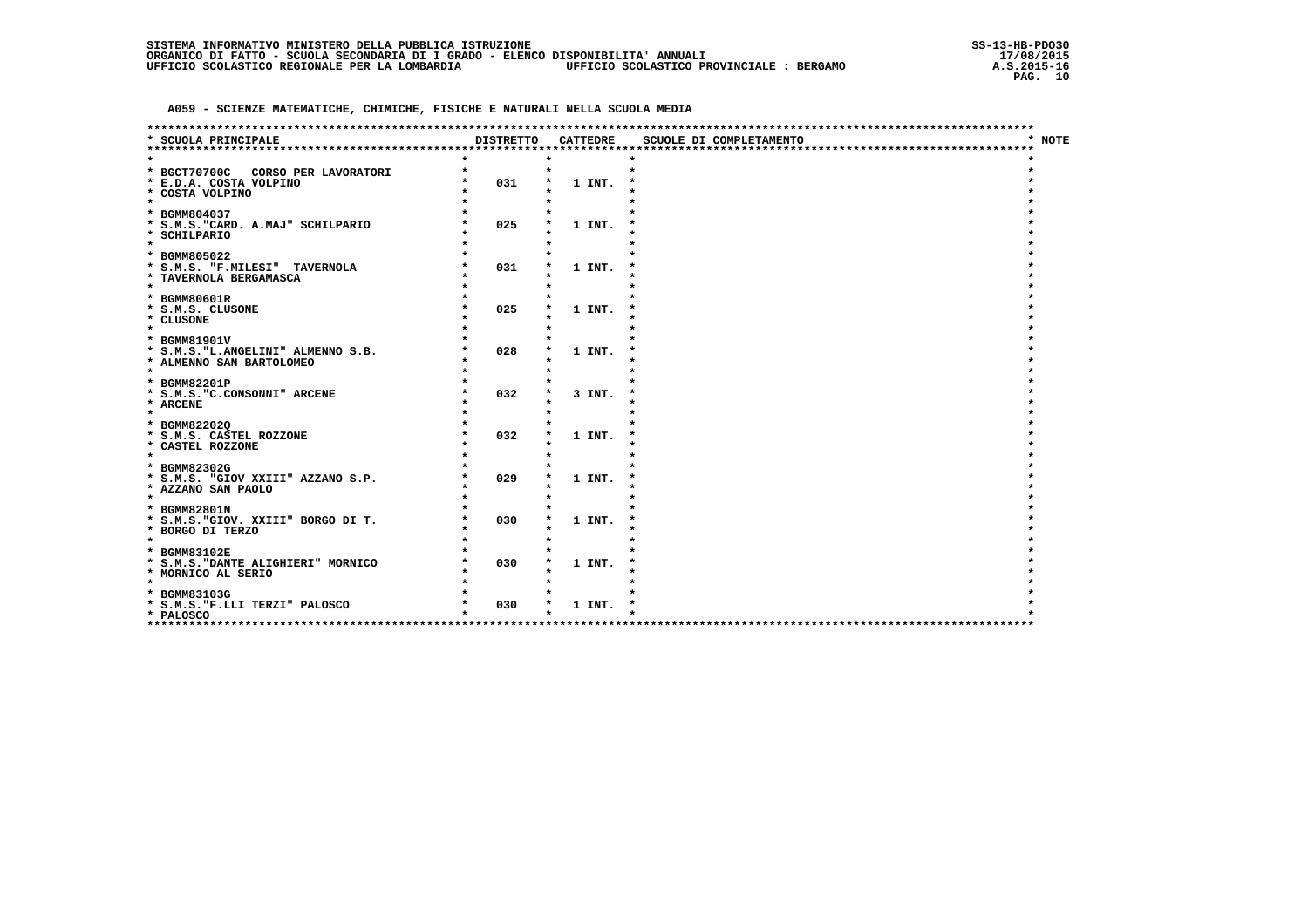|                                                  |                  |                 | ************************* |        |
|--------------------------------------------------|------------------|-----------------|---------------------------|--------|
| * SCUOLA PRINCIPALE                              | <b>DISTRETTO</b> | <b>CATTEDRE</b> | SCUOLE DI COMPLETAMENTO   | * NOTE |
|                                                  |                  |                 |                           |        |
| * BGMM832019                                     |                  | $\bullet$       | $\bullet$                 |        |
| * S.M.S"MARTIRI RESISTENZA"CALCIO                | 033              | 3 INT.          |                           |        |
| * CALCIO                                         |                  |                 |                           |        |
| $\star$                                          |                  |                 |                           |        |
| * BGMM83202A                                     |                  |                 |                           |        |
| * S.M.S. "A.BIFFI" CIVIDATE                      | 033              | 1 INT.          |                           |        |
| * CIVIDATE AL PIANO<br>$\star$                   |                  |                 |                           |        |
| * BGMM833015                                     |                  |                 |                           |        |
| * S.M.S. "L. DA VINCI" CALUSCO                   | 028              | 2 INT.          |                           |        |
| * CALUSCO D'ADDA                                 |                  |                 |                           |        |
| $\star$                                          |                  |                 |                           |        |
| * BGMM834011                                     |                  |                 |                           |        |
| * S.M.S. "A.MANZONI" CAPRIATE S.G.               | 028              | 1 INT.          |                           |        |
| * CAPRIATE SAN GERVASIO<br>$\star$               |                  |                 |                           |        |
| * BGMM83501R                                     |                  |                 |                           |        |
| * S.M.S. "MASTRI CARAVAGGINI"                    | 032              | 1 INT.          |                           |        |
| * CARAVAGGIO                                     |                  |                 |                           |        |
| $\star$                                          |                  |                 |                           |        |
| * BGMM83701C                                     |                  |                 |                           |        |
| * S.M.S. CALVENZANO<br>* CALVENZANO              | 032              | 1 INT.          |                           |        |
| $\star$                                          |                  |                 |                           |        |
| * BGMM839014                                     |                  |                 |                           |        |
| * S.M.S. CASAZZA                                 | 030              | 1 INT.          |                           |        |
| * CASAZZA                                        |                  |                 |                           |        |
| $\star$                                          |                  |                 |                           |        |
| * BGMM840018<br>* SEC. CHIUDUNO "PAPA G. XXIII " | 030              | 1 INT.          |                           |        |
| * CHIUDUNO                                       |                  |                 |                           |        |
| $\star$                                          |                  |                 |                           |        |
| * BGMM84201X                                     |                  |                 |                           |        |
| * SECONDARIA DI I GRADO CISERANO                 | 032              | 2 INT.          |                           |        |
| * CISERANO<br>$\star$                            |                  |                 |                           |        |
|                                                  |                  |                 |                           |        |
| * BGMM843010<br>* S.M.S. COSTA VOLPINO           | 031              | 1 INT.          |                           |        |
| * COSTA VOLPINO                                  |                  |                 |                           |        |
| $\star$                                          |                  |                 |                           |        |
| * BGMM84401G                                     |                  |                 |                           |        |
| * S.M.S. "LORENZO LOTTO" COVO                    | 033              | 1 INT.          |                           |        |
| * COVO<br>*********************                  |                  |                 |                           |        |
|                                                  |                  |                 |                           |        |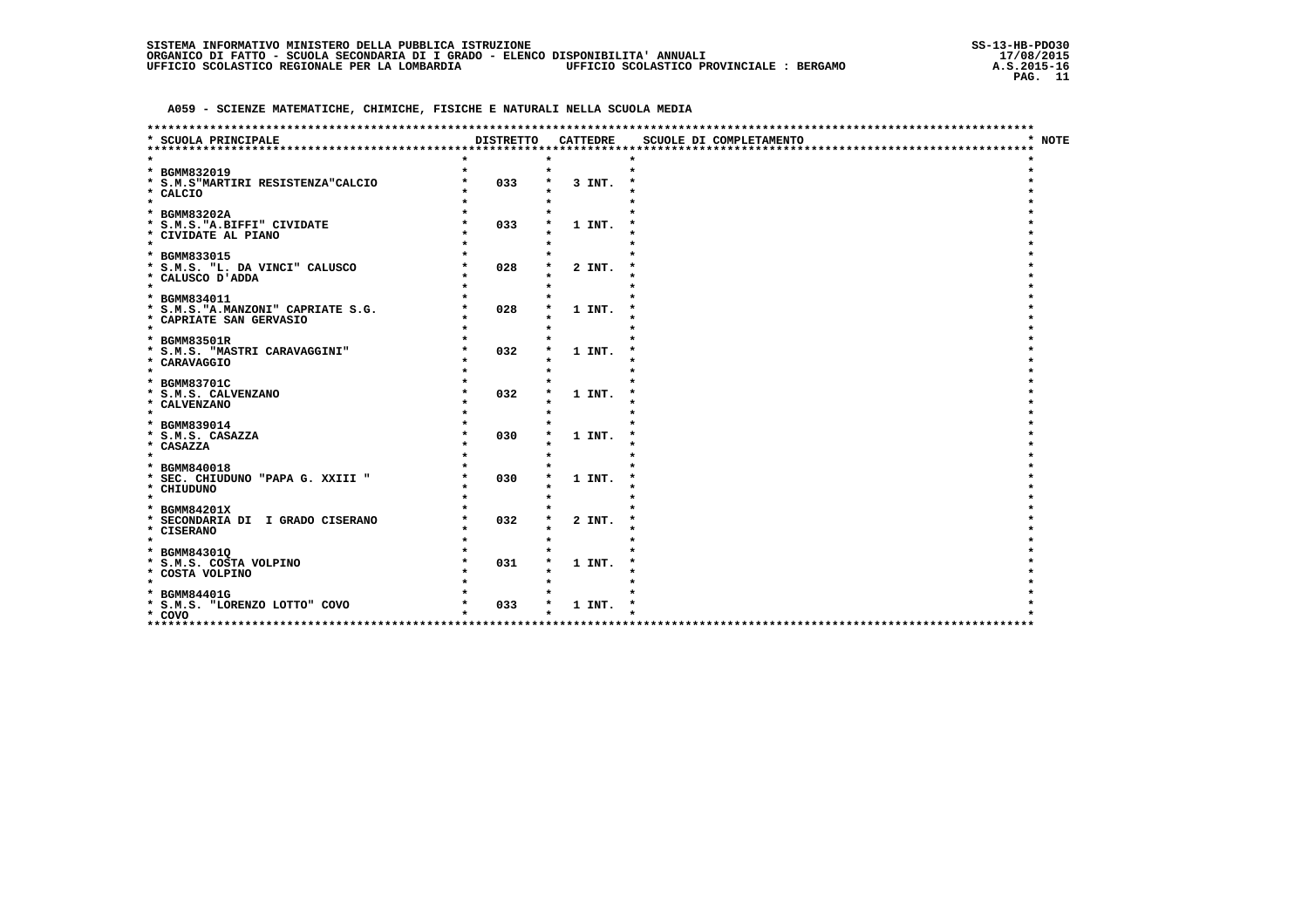|                                     |                  |                 | ******************************     |  |
|-------------------------------------|------------------|-----------------|------------------------------------|--|
| <b>SCUOLA PRINCIPALE</b>            | <b>DISTRETTO</b> | <b>CATTEDRE</b> | * NOTE<br>SCUOLE DI COMPLETAMENTO  |  |
|                                     |                  |                 |                                    |  |
|                                     |                  |                 |                                    |  |
| * BGMM84402L                        |                  |                 |                                    |  |
| * S.M.S. "MERISI-CARAV. "FONTANELLA | 033              | 2 INT.          |                                    |  |
| * FONTANELLA<br>$\star$             |                  |                 |                                    |  |
| * BGMM847024                        |                  |                 |                                    |  |
| * S.M.S. "SALVATONI" GANDINO        | 026              | 1 INT.          |                                    |  |
| * GANDINO                           |                  |                 |                                    |  |
| $\star$                             |                  |                 |                                    |  |
| * BGMM851020                        |                  |                 |                                    |  |
| * S.M.S. ARDESIO                    | 025              |                 | 1 EST.F.* BGMM85101P               |  |
| * ARDESIO                           |                  |                 | * S.M.S. "SORELLE DE MARCHI" GROMO |  |
| $\star$                             |                  |                 | <b>GROMO</b><br>*                  |  |
|                                     |                  |                 |                                    |  |
| * BGMM85201E                        |                  |                 |                                    |  |
| * S.M.S. "A. MARENZI" TELGATE       | 030              | 2 INT.          |                                    |  |
| * TELGATE                           |                  |                 |                                    |  |
| $\star$                             |                  |                 |                                    |  |
| * BGMM85301A                        |                  |                 |                                    |  |
| * S.M.S. LEFFE                      | 026              | 1 INT.          |                                    |  |
| * LEFFE<br>$\star$                  |                  |                 |                                    |  |
| * BGMM85902A                        |                  |                 |                                    |  |
| * S.M.S. "PINETTI" MARTINENGO       | 033              | 1 INT.          |                                    |  |
| * MARTINENGO                        |                  |                 |                                    |  |
| $\star$                             |                  |                 |                                    |  |
| * BGMM862015                        |                  |                 |                                    |  |
| * S.M.S. "A.TIRABOSCHI" PALADINA    | 029              | 1 INT.          |                                    |  |
| * PALADINA                          |                  |                 |                                    |  |
| $\star$                             |                  |                 |                                    |  |
| * BGMM86402T                        |                  |                 |                                    |  |
| * S.M.S. GORNO                      | 025              | 1 INT.          |                                    |  |
| * GORNO                             |                  |                 |                                    |  |
| $\star$                             |                  |                 |                                    |  |
| * BGMM86901X                        |                  |                 |                                    |  |
| * S.M.S. C.CERESA S.GIOVANNI B.     | 027              | 1 INT.          |                                    |  |
| * SAN GIOVANNI BIANCO<br>$\star$    |                  |                 |                                    |  |
| * BGMM872010                        |                  |                 |                                    |  |
| * S.M.S. SANT'OMOBONO IMAGNA        | 028              | 2 INT.          |                                    |  |
| * S. OMOBONO TERME                  |                  |                 |                                    |  |
| **********************              |                  |                 | ********************************   |  |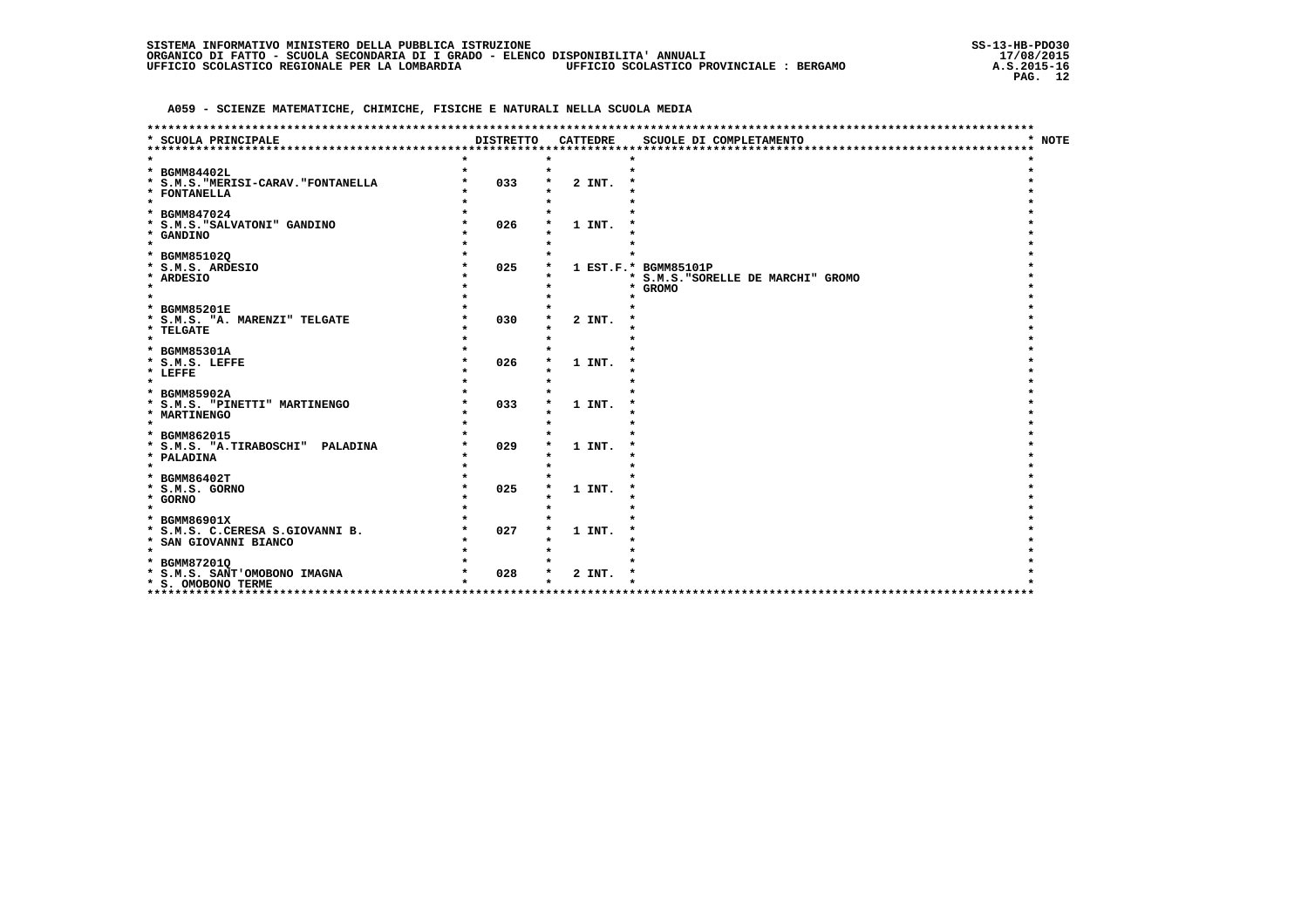| * NOTE<br>* SCUOLA PRINCIPALE<br><b>DISTRETTO</b><br><b>CATTEDRE</b><br>SCUOLE DI COMPLETAMENTO<br>* BGMM87302L<br>031<br>* S.M.S. ADRARA SAN MARTINO<br>1 INT.<br>* ADRARA SAN MARTINO<br>$\star$<br>* BGMM88101E<br>* S.M.S. "ALBISETTI" TERNO D'ISOLA<br>028<br>1 INT.<br>* TERNO D'ISOLA<br>$\star$<br>* BGMM88102G<br>028<br>1 EST.F.* BGMM88101E<br>* S.M.S. CHIGNOLO D'ISOLA<br>* CHIGNOLO D'ISOLA<br>* S.M.S. "ALBISETTI" TERNO D'ISOLA<br>$\star$<br>* TERNO D'ISOLA<br>* BGMM883016<br>030<br>* S.M.S. "L.DA VINCI" TRESCORE<br>1 INT. |
|--------------------------------------------------------------------------------------------------------------------------------------------------------------------------------------------------------------------------------------------------------------------------------------------------------------------------------------------------------------------------------------------------------------------------------------------------------------------------------------------------------------------------------------------------|
|                                                                                                                                                                                                                                                                                                                                                                                                                                                                                                                                                  |
|                                                                                                                                                                                                                                                                                                                                                                                                                                                                                                                                                  |
|                                                                                                                                                                                                                                                                                                                                                                                                                                                                                                                                                  |
|                                                                                                                                                                                                                                                                                                                                                                                                                                                                                                                                                  |
|                                                                                                                                                                                                                                                                                                                                                                                                                                                                                                                                                  |
|                                                                                                                                                                                                                                                                                                                                                                                                                                                                                                                                                  |
|                                                                                                                                                                                                                                                                                                                                                                                                                                                                                                                                                  |
|                                                                                                                                                                                                                                                                                                                                                                                                                                                                                                                                                  |
|                                                                                                                                                                                                                                                                                                                                                                                                                                                                                                                                                  |
|                                                                                                                                                                                                                                                                                                                                                                                                                                                                                                                                                  |
|                                                                                                                                                                                                                                                                                                                                                                                                                                                                                                                                                  |
|                                                                                                                                                                                                                                                                                                                                                                                                                                                                                                                                                  |
|                                                                                                                                                                                                                                                                                                                                                                                                                                                                                                                                                  |
|                                                                                                                                                                                                                                                                                                                                                                                                                                                                                                                                                  |
|                                                                                                                                                                                                                                                                                                                                                                                                                                                                                                                                                  |
|                                                                                                                                                                                                                                                                                                                                                                                                                                                                                                                                                  |
| * TRESCORE BALNEARIO                                                                                                                                                                                                                                                                                                                                                                                                                                                                                                                             |
| $\star$                                                                                                                                                                                                                                                                                                                                                                                                                                                                                                                                          |
| * BGMM884023                                                                                                                                                                                                                                                                                                                                                                                                                                                                                                                                     |
| 029<br>* S.M.S. LALLIO<br>2 INT.                                                                                                                                                                                                                                                                                                                                                                                                                                                                                                                 |
| * LALLIO                                                                                                                                                                                                                                                                                                                                                                                                                                                                                                                                         |
| $\star$                                                                                                                                                                                                                                                                                                                                                                                                                                                                                                                                          |
| * BGMM88502V                                                                                                                                                                                                                                                                                                                                                                                                                                                                                                                                     |
| 027<br>1 INT.<br>* S.M.S. BRANZI                                                                                                                                                                                                                                                                                                                                                                                                                                                                                                                 |
| * BRANZI                                                                                                                                                                                                                                                                                                                                                                                                                                                                                                                                         |
| $\star$                                                                                                                                                                                                                                                                                                                                                                                                                                                                                                                                          |
| * BGMM88601N                                                                                                                                                                                                                                                                                                                                                                                                                                                                                                                                     |
| 032<br>* S.M.S. VERDELLINO<br>2 INT.<br>* VERDELLINO                                                                                                                                                                                                                                                                                                                                                                                                                                                                                             |
| $\star$                                                                                                                                                                                                                                                                                                                                                                                                                                                                                                                                          |
| * BGMM88701D                                                                                                                                                                                                                                                                                                                                                                                                                                                                                                                                     |
| 032<br>* SCUOLA SECONDARIA DI VERDELLO<br>1 INT.                                                                                                                                                                                                                                                                                                                                                                                                                                                                                                 |
| * VERDELLO                                                                                                                                                                                                                                                                                                                                                                                                                                                                                                                                       |
| $\star$                                                                                                                                                                                                                                                                                                                                                                                                                                                                                                                                          |
| * BGMM891015                                                                                                                                                                                                                                                                                                                                                                                                                                                                                                                                     |
| 031<br>* S.M.S. VILLONGO<br>1 INT.                                                                                                                                                                                                                                                                                                                                                                                                                                                                                                               |
| * VILLONGO                                                                                                                                                                                                                                                                                                                                                                                                                                                                                                                                       |
| $\star$                                                                                                                                                                                                                                                                                                                                                                                                                                                                                                                                          |
| * BGMM891026                                                                                                                                                                                                                                                                                                                                                                                                                                                                                                                                     |
| 031<br>* S.M.S. FORESTO SPARSO<br>1 INT.                                                                                                                                                                                                                                                                                                                                                                                                                                                                                                         |
| * FORESTO SPARSO<br>************************************<br>*********************************                                                                                                                                                                                                                                                                                                                                                                                                                                                    |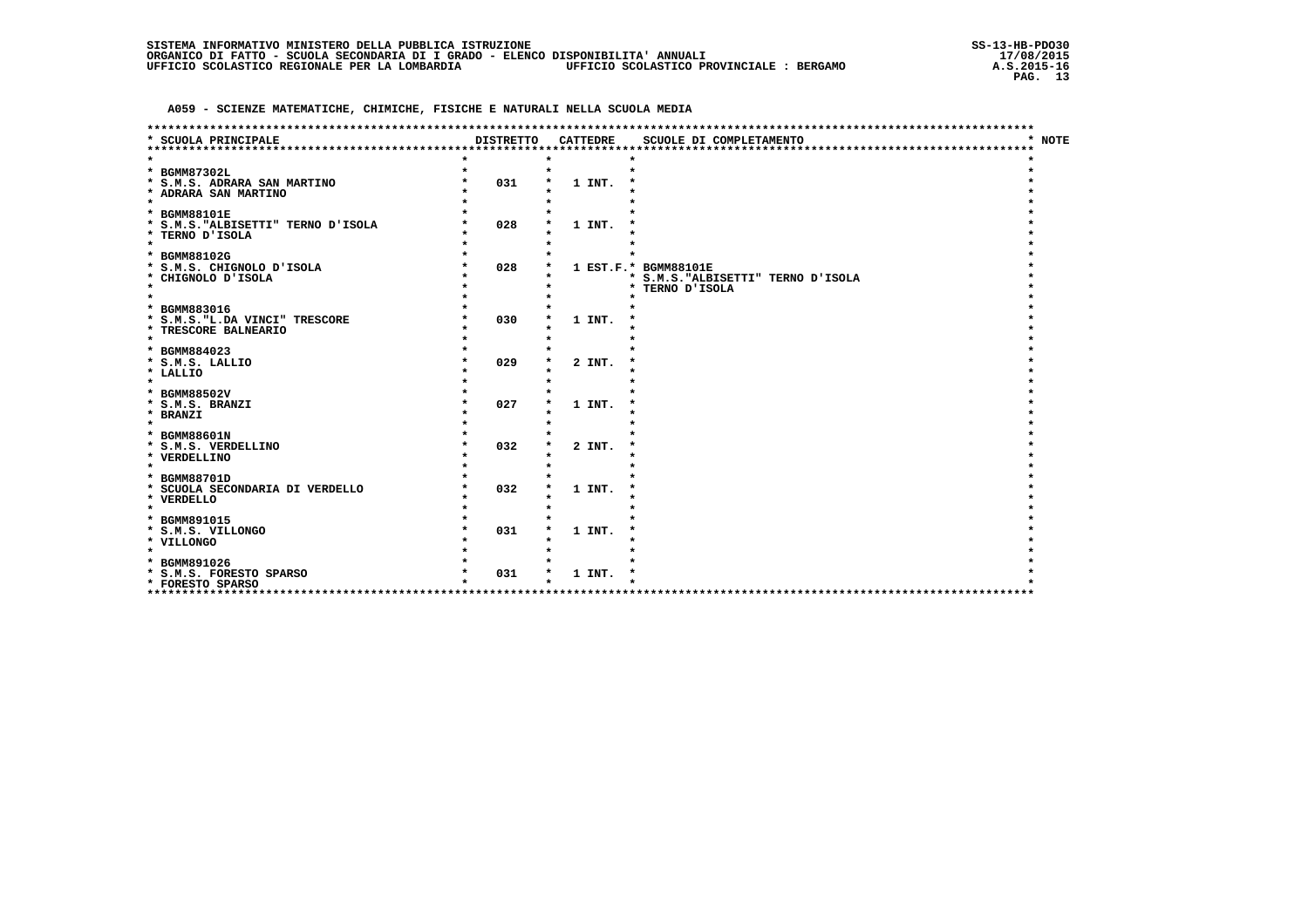|                                   |                  |                 | *****************************    |        |
|-----------------------------------|------------------|-----------------|----------------------------------|--------|
| * SCUOLA PRINCIPALE               | <b>DISTRETTO</b> | <b>CATTEDRE</b> | SCUOLE DI COMPLETAMENTO          | * NOTE |
|                                   |                  |                 |                                  |        |
|                                   |                  |                 |                                  |        |
| * BGMM892011                      |                  |                 |                                  |        |
| * S.M.S. "GIOVANNI XXIII" ZOGNO   | 027              | 1 INT.          |                                  |        |
| * ZOGNO                           |                  |                 |                                  |        |
|                                   |                  |                 |                                  |        |
| * BGMM896018                      |                  |                 |                                  |        |
| * S.M.S. "E.FERMI" ROMANO L.      | 033              | 1 INT.          |                                  |        |
| * ROMANO DI LOMBARDIA             |                  |                 |                                  |        |
|                                   |                  |                 |                                  |        |
| * BGMM897014                      |                  |                 |                                  |        |
| * S.M.S. "GIOVANNI XXIII" SPIRANO | 032              | 2 INT.          |                                  |        |
| * SPIRANO                         |                  |                 |                                  |        |
|                                   |                  |                 |                                  |        |
| * BGMM897025                      |                  |                 |                                  |        |
| * S.M.S. "L. DA VINCI" BRIGNANO   | 032              | 1 INT.          |                                  |        |
| * BRIGNANO GERA D'ADDA            |                  |                 |                                  |        |
|                                   |                  |                 |                                  |        |
| * BGMM89801X                      |                  |                 |                                  |        |
| * S.M.S. "G.B. RUBINI" ROMANO L.  | 033              | 3 INT.          |                                  |        |
| * ROMANO DI LOMBARDIA             |                  |                 |                                  |        |
|                                   |                  |                 |                                  |        |
| * BGMM8AD01Q                      |                  |                 |                                  |        |
| * S.M.S. "GROSSI" TREVIGLIO       | 032              | 1 INT.          |                                  |        |
| * TREVIGLIO                       |                  |                 |                                  |        |
|                                   |                  |                 | ******************************** |        |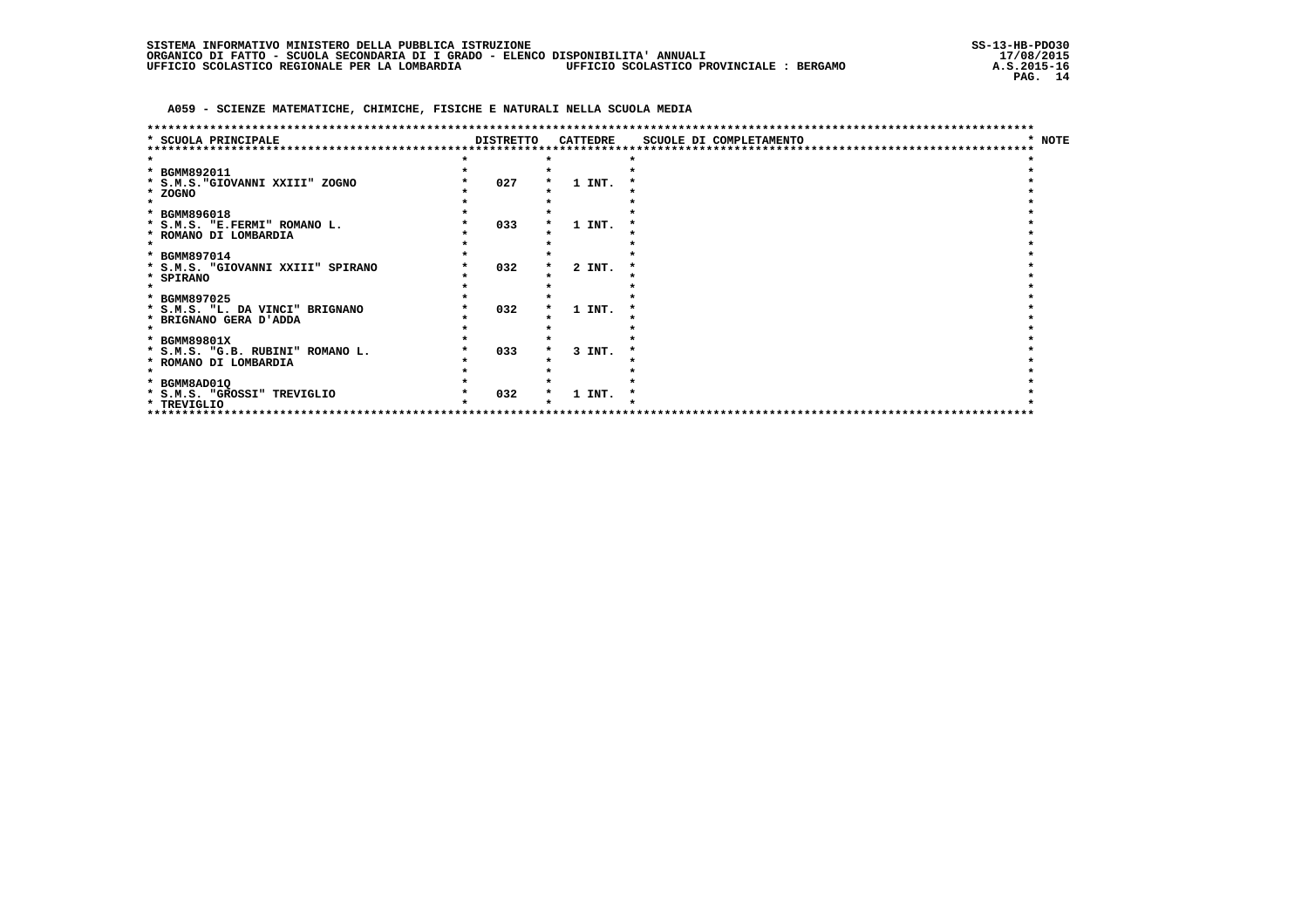A245 - LINGUA STRANIERA (FRANCESE)

|                                                   |                  |                 | *********************************                          |             |
|---------------------------------------------------|------------------|-----------------|------------------------------------------------------------|-------------|
| SCUOLA PRINCIPALE                                 | <b>DISTRETTO</b> | <b>CATTEDRE</b> | SCUOLE DI COMPLETAMENTO                                    | <b>NOTE</b> |
| ************************                          |                  |                 |                                                            |             |
| * BGMM818013                                      |                  |                 |                                                            |             |
| * S.M.S. "G. SOLARI" ALBINO                       | 026              | 1 INT.          | * BGMM818024                                               |             |
| * ALBINO                                          |                  |                 | 1 EST.S.* S.M.S. ABBAZIA                                   |             |
| $\star$                                           |                  |                 | * ALBINO                                                   |             |
|                                                   |                  |                 |                                                            |             |
| * BGMM84401G                                      |                  |                 |                                                            |             |
| * S.M.S. "LORENZO LOTTO" COVO                     | 033              | 1 INT.          |                                                            |             |
| * COVO                                            |                  |                 |                                                            |             |
| $\star$                                           |                  |                 |                                                            |             |
| * BGMM846028<br>* S.M.S. "S.GIOV BOSCO" FARA D'A. | 032              | 1 INT.          |                                                            |             |
| * FARA GERA D'ADDA                                |                  |                 |                                                            |             |
| $\star$                                           |                  |                 |                                                            |             |
| * BGMM846039                                      |                  |                 |                                                            |             |
| * S.M.S. "G.QUARENGHI" PONTIROLO                  | 032              |                 | 1 EST.F.* BGMM846017                                       |             |
| * PONTIROLO NUOVO                                 |                  |                 | * S.M.S. "S.GIOVANNI B.CO"CANONICA                         |             |
| $\star$                                           |                  |                 | CANONICA D'ADDA<br>*                                       |             |
|                                                   |                  |                 |                                                            |             |
| <b>BGMM87802Q</b><br>*                            |                  |                 |                                                            |             |
| * S.M.S. "SEN. SILVESTRI" SOVERE                  | 031              | 1 INT.          |                                                            |             |
| * SOVERE                                          |                  |                 |                                                            |             |
| $\star$                                           |                  |                 |                                                            |             |
| * BGMM88501T                                      |                  |                 |                                                            |             |
| * S.M.S. "F.GERVASONI" VALNEGRA<br>* VALNEGRA     | 027              |                 | 1 EST.F.* BGMM88503X<br>* S.M.S. "MASCHERONI"OLMO AL BREMB |             |
|                                                   |                  |                 | * OLMO AL BREMBO                                           |             |
|                                                   |                  |                 | * BGMM88502V                                               |             |
|                                                   |                  |                 | * S.M.S. BRANZI                                            |             |
|                                                   |                  |                 | * BRANZI                                                   |             |
|                                                   |                  |                 |                                                            |             |
| * BGMM888019                                      |                  |                 |                                                            |             |
| * S.M.S. VERTOVA                                  | 026              | 1 INT.          |                                                            |             |
| * VERTOVA                                         |                  |                 |                                                            |             |
|                                                   |                  |                 |                                                            |             |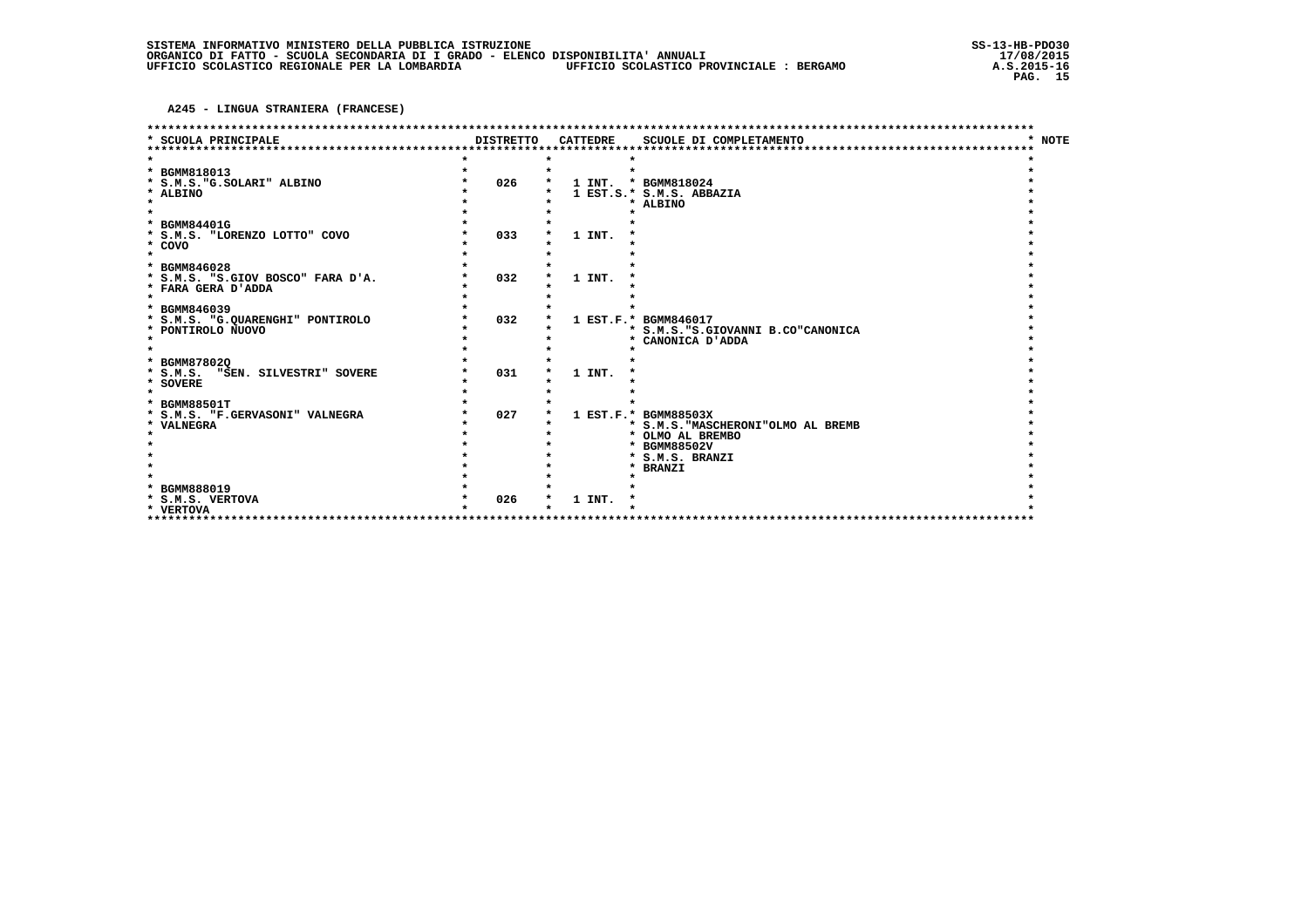A345 - LINGUA STRANIERA (INGLESE)

|                                                                                          |                  |                 | ************************* |             |  |
|------------------------------------------------------------------------------------------|------------------|-----------------|---------------------------|-------------|--|
| <b>SCUOLA PRINCIPALE</b>                                                                 | <b>DISTRETTO</b> | <b>CATTEDRE</b> | SCUOLE DI COMPLETAMENTO   | <b>NOTE</b> |  |
| * BGCT70700C<br>CORSO PER LAVORATORI<br>* E.D.A. COSTA VOLPINO<br>* COSTA VOLPINO        | 031              | 2 INT.          |                           |             |  |
| * BGMM832019<br>* S.M.S"MARTIRI RESISTENZA"CALCIO<br>* CALCIO<br>$\bullet$               | 033              | 1 INT.          |                           |             |  |
| * BGMM834011<br>* S.M.S. "A.MANZONI" CAPRIATE S.G.<br>* CAPRIATE SAN GERVASIO<br>$\star$ | 028              | 1 INT.          |                           |             |  |
| * BGMM839014<br>* S.M.S. CASAZZA<br>* CASAZZA                                            | 030              | 1 INT.          |                           |             |  |
| * BGMM840029<br>* SECONDARIA BOLGARE<br>* BOLGARE                                        | 030              | 1 INT.          |                           |             |  |
| * BGMM88001P<br>* S.M.S. "CAN. FINAZZI" BOTTANUCO<br>* BOTTANUCO                         | 028              | 1 INT.          |                           |             |  |
| * BGMM884012<br>* S.M.S. "CESARE ZONCA" TREVIOLO<br>* TREVIOLO<br>*********              | 029              | 1 INT.          |                           |             |  |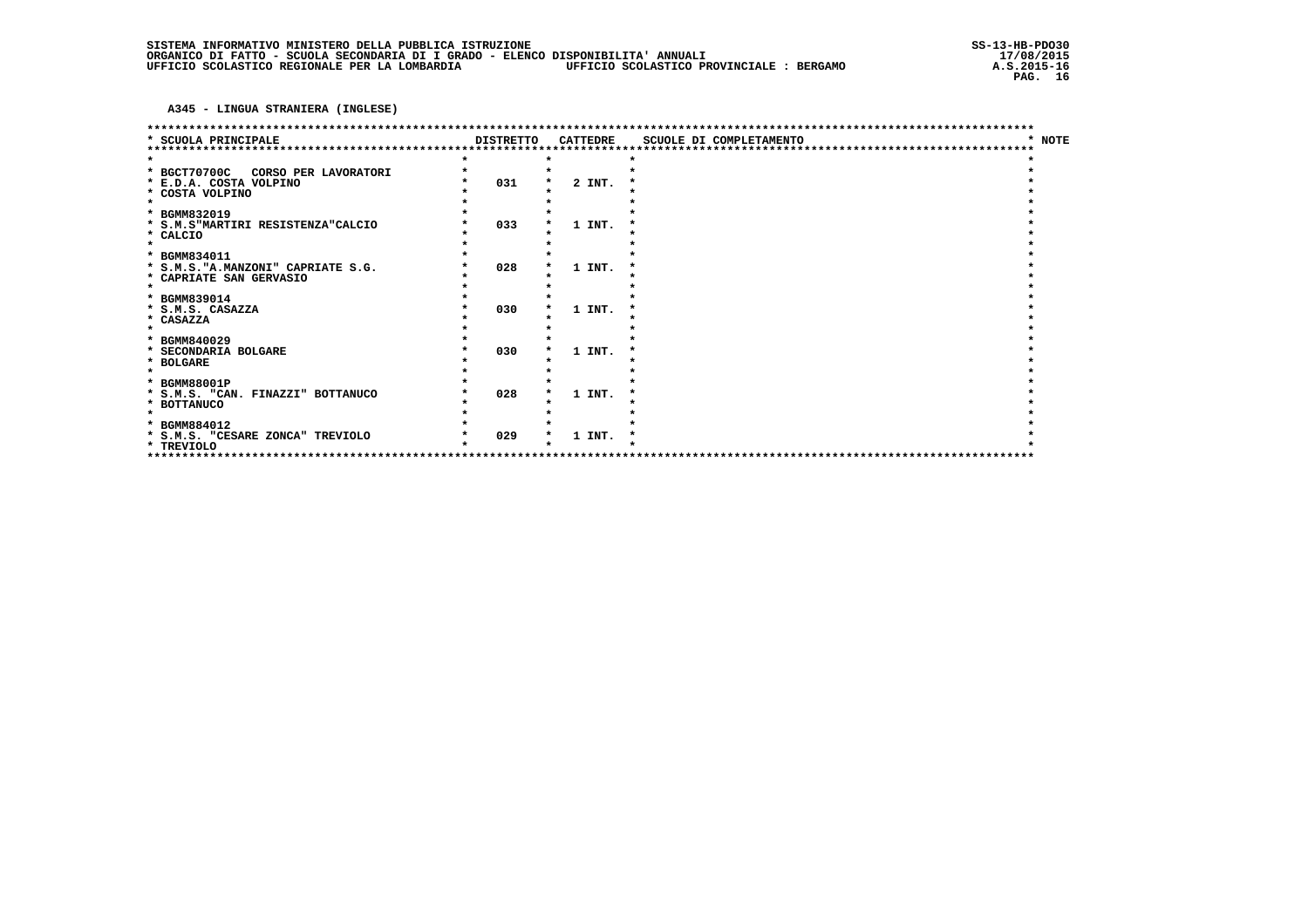A445 - LINGUA STRANIERA (SPAGNOLO)

| * SCUOLA PRINCIPALE                | <b>DISTRETTO</b> |  | CATTEDRE | SCUOLE DI COMPLETAMENTO              | <b>NOTE</b> |  |  |  |
|------------------------------------|------------------|--|----------|--------------------------------------|-------------|--|--|--|
|                                    |                  |  |          |                                      |             |  |  |  |
|                                    |                  |  |          |                                      |             |  |  |  |
| * BGMM833015                       |                  |  |          |                                      |             |  |  |  |
| * S.M.S. "L. DA VINCI" CALUSCO     | 028              |  | 1 INT.   |                                      |             |  |  |  |
| * CALUSCO D'ADDA                   |                  |  |          |                                      |             |  |  |  |
|                                    |                  |  |          |                                      |             |  |  |  |
| * BGMM84301Q                       |                  |  |          |                                      |             |  |  |  |
| * S.M.S. COSTA VOLPINO             | 031              |  | 1 INT.   |                                      |             |  |  |  |
| * COSTA VOLPINO                    |                  |  |          |                                      |             |  |  |  |
|                                    |                  |  |          |                                      |             |  |  |  |
| * BGMM854027                       |                  |  |          |                                      |             |  |  |  |
| * S.M.S. LEVATE                    | 029              |  |          | 1 EST.F.* BGMM88601N                 |             |  |  |  |
| * LEVATE                           |                  |  |          | * S.M.S. VERDELLINO                  |             |  |  |  |
|                                    |                  |  |          | VERDELLINO<br>*                      |             |  |  |  |
|                                    |                  |  |          |                                      |             |  |  |  |
| * BGMM870036                       |                  |  |          |                                      |             |  |  |  |
| * S.M.S. "L.LOTTO" S.PAOLO D'ARGON | 030              |  | 1 INT.   |                                      |             |  |  |  |
| * SAN PAOLO D'ARGON                |                  |  |          |                                      |             |  |  |  |
|                                    |                  |  |          |                                      |             |  |  |  |
| * BGMM88002Q                       |                  |  |          |                                      |             |  |  |  |
| * S.M.S. SUISIO                    | 028              |  | 1 INT.   |                                      |             |  |  |  |
| * SUISIO                           |                  |  |          |                                      |             |  |  |  |
|                                    |                  |  |          | ************************************ |             |  |  |  |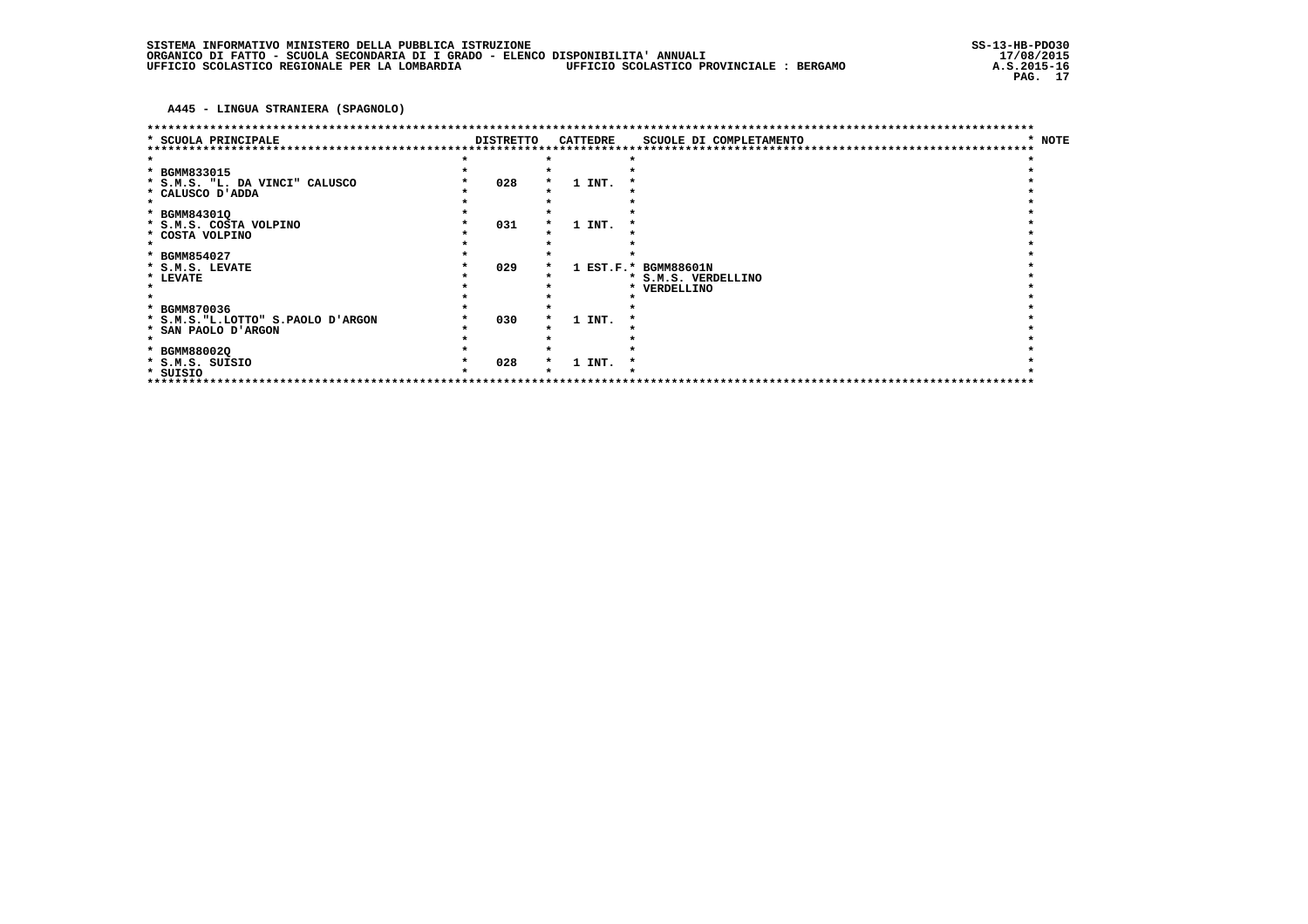A545 - LINGUA STRANIERA (TEDESCO)

| * SCUOLA PRINCIPALE            | <b>DISTRETTO</b> |         | CATTEDRE | SCUOLE DI COMPLETAMENTO        | * NOTE |  |
|--------------------------------|------------------|---------|----------|--------------------------------|--------|--|
|                                |                  |         |          |                                |        |  |
|                                |                  |         |          |                                |        |  |
| * BGMM849020                   |                  |         |          |                                |        |  |
| * S.M.S. CAROBBIO DEGLI ANGELI | 030              | *       |          | 1 EST.F.* BGMM87301G           |        |  |
| * CAROBBIO DEGLI ANGELI        |                  |         |          | * S.M.S. "E. DONADONI" SARNICO |        |  |
|                                |                  |         |          | * SARNICO                      |        |  |
|                                |                  |         |          |                                |        |  |
| * BGMM85601T                   |                  |         |          |                                |        |  |
| * S.M.S. "P.GELPI"<br>MAPELLO  | 028              | $\star$ | 1 INT.   |                                |        |  |
| * MAPELLO                      |                  |         |          |                                |        |  |
|                                |                  |         |          |                                |        |  |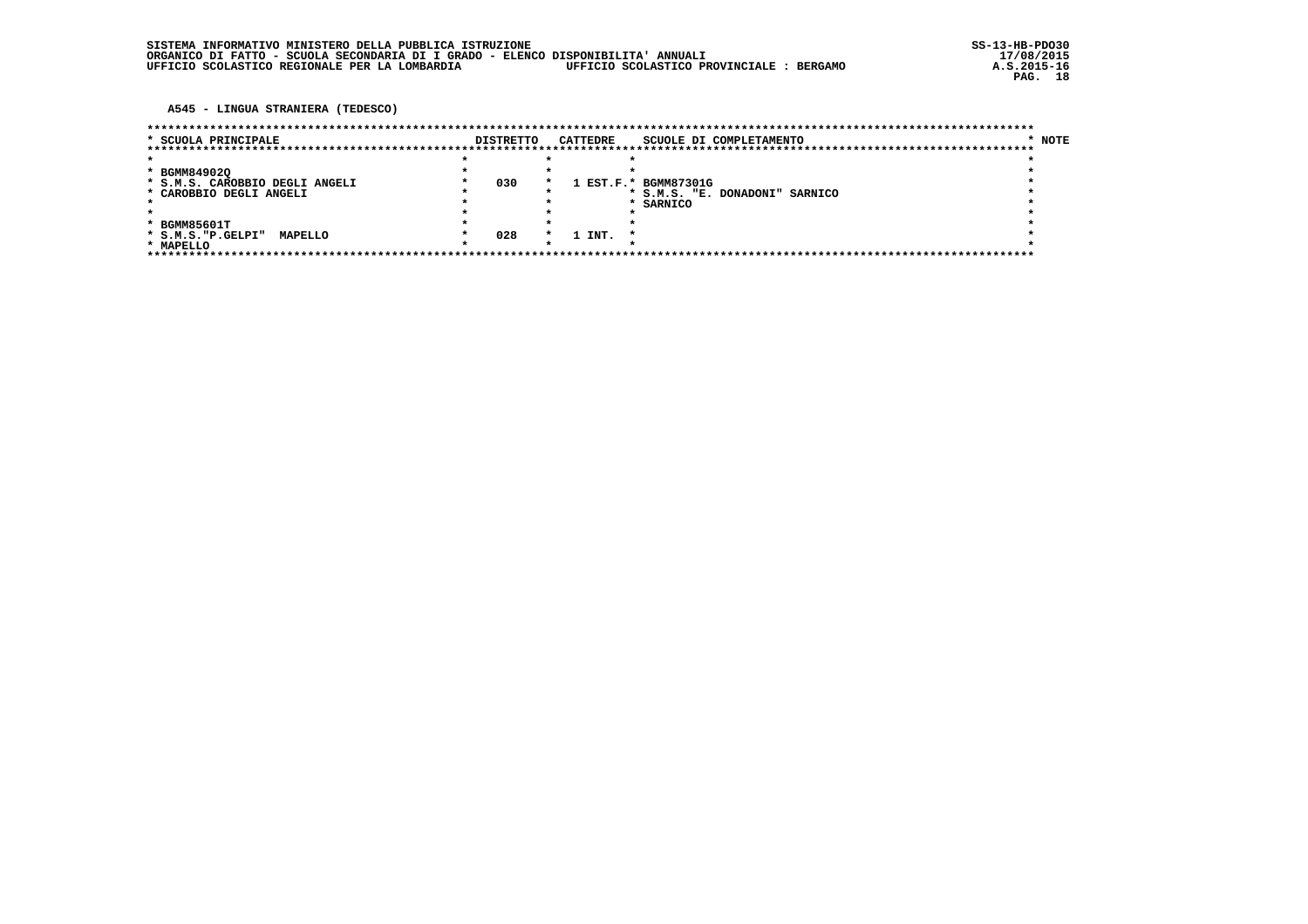AB77 - CHITARRA

| * SCUOLA PRINCIPALE               |                 | <b>DISTRETTO</b> |         | <b>CATTEDRE</b> | SCUOLE DI COMPLETAMENTO | NOTE |
|-----------------------------------|-----------------|------------------|---------|-----------------|-------------------------|------|
|                                   |                 |                  |         |                 |                         |      |
|                                   |                 |                  |         |                 |                         |      |
| * BGMM87901E                      |                 |                  |         |                 |                         |      |
| * SC.SEC.1?G "F.NULLO"            | <b>STEZZANO</b> | 029              | $\star$ | 1 INT.          |                         |      |
| * STEZZANO                        |                 |                  |         |                 |                         |      |
|                                   |                 |                  |         |                 |                         |      |
| * BGMM897014                      |                 |                  |         |                 |                         |      |
| * S.M.S. "GIOVANNI XXIII" SPIRANO |                 | 032              | $\star$ | 1 INT.          |                         |      |
| * SPIRANO                         |                 |                  |         |                 |                         |      |
|                                   |                 |                  |         |                 |                         |      |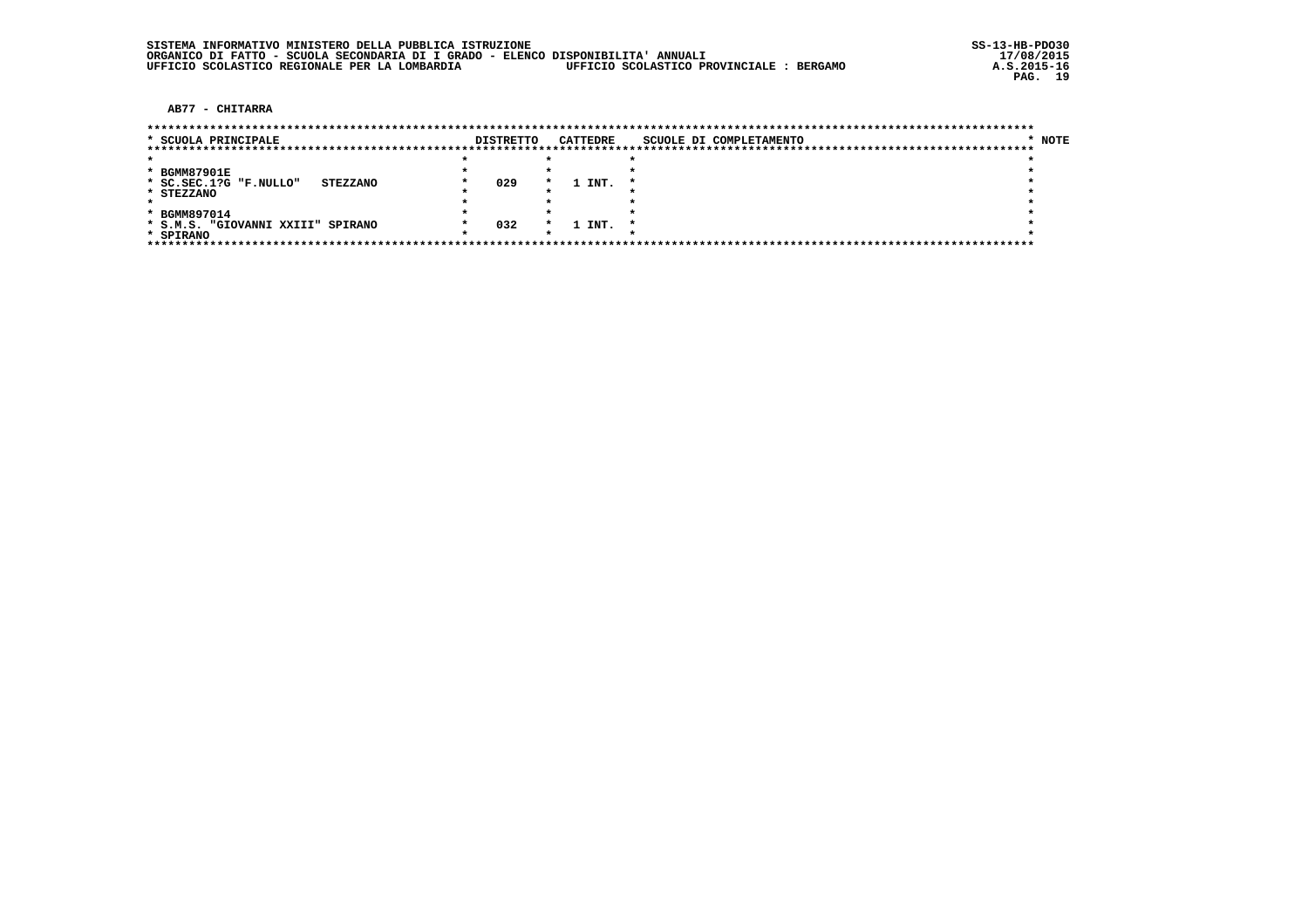|  | SISTEMA INFORMATIVO MINISTERO DELLA PUBBLICA ISTRUZIONE                          |                                          |
|--|----------------------------------------------------------------------------------|------------------------------------------|
|  | ORGANICO DI FATTO - SCUOLA SECONDARIA DI I GRADO - ELENCO DISPONIBILITA' ANNUALI |                                          |
|  | UFFICIO SCOLASTICO REGIONALE PER LA LOMBARDIA                                    | UFFICIO SCOLASTICO PROVINCIALE : BERGAMO |

AI77 - PERCUSSIONI

| * SCUOLA PRINCIPALE | <b>DISTRETTO</b> |         | CATTEDRE | SCUOLE DI COMPLETAMENTO | <b>NOTE</b> |
|---------------------|------------------|---------|----------|-------------------------|-------------|
|                     |                  |         |          |                         |             |
|                     |                  |         |          |                         |             |
| * BGMM80601R        |                  |         |          |                         |             |
| * S.M.S. CLUSONE    | 025              | $\cdot$ | 1 INT.   |                         |             |
| * CLUSONE           |                  |         |          |                         |             |
|                     |                  |         |          |                         |             |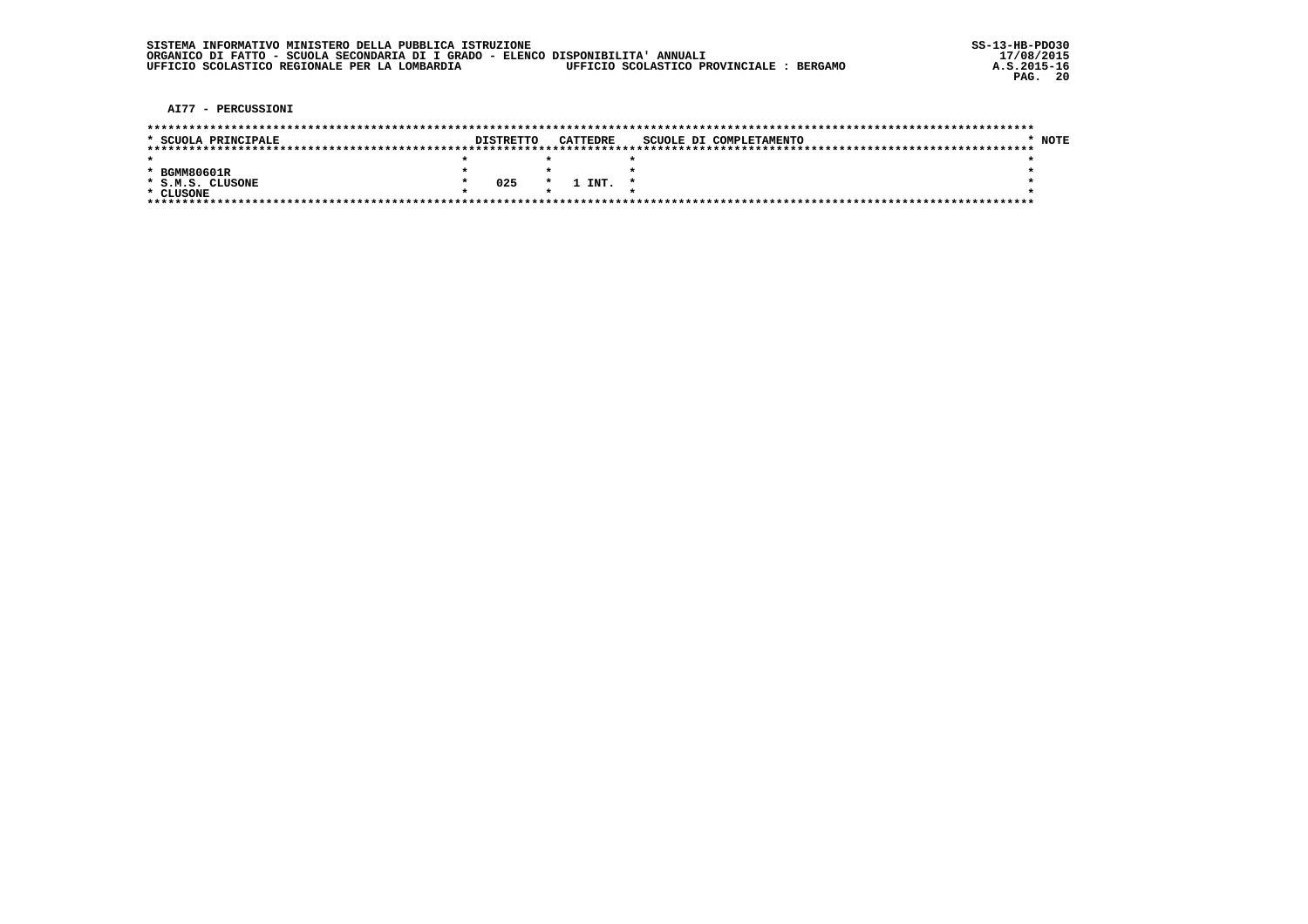|                                |                  |        | *********************** |                        |
|--------------------------------|------------------|--------|-------------------------|------------------------|
| * SCUOLA PRINCIPALE            | <b>DISTRETTO</b> | POSTI  | SCUOLE DI COMPLETAMENTO | <b>NOTE</b><br>$\star$ |
| *********************          |                  |        |                         |                        |
| * BGMM804026                   | $\star$          |        |                         |                        |
| * S.M.S.VILMINORE DI SCALVE    | 025              | 1 INT. |                         |                        |
| * VILMINORE DI SCALVE          |                  |        |                         |                        |
| $\star$                        |                  |        |                         |                        |
| * BGMM805011                   |                  |        |                         |                        |
| * S.M.S. PREDORE               | 031              | 2 INT. |                         |                        |
| * PREDORE<br>$\star$           |                  |        |                         |                        |
| * BGMM805022                   |                  |        |                         |                        |
| * S.M.S. "F.MILESI" TAVERNOLA  | 031              | 9 INT. |                         |                        |
| * TAVERNOLA BERGAMASCA         |                  |        |                         |                        |
| $\star$                        |                  |        |                         |                        |
| * BGMM80601R                   |                  |        |                         |                        |
| * S.M.S. CLUSONE               | 025              | 1 INT. |                         |                        |
| * CLUSONE<br>$\star$           |                  |        |                         |                        |
| * BGMM80701L                   |                  |        |                         |                        |
| * S.M.S. "CORRIDONI" BERGAMO   | 029              | 3 INT. |                         |                        |
| * BERGAMO                      |                  |        |                         |                        |
| $\star$                        |                  |        |                         |                        |
| * BGMM80801C                   |                  |        |                         |                        |
| * S.M.S. "S.LUCIA" BERGAMO     | 029              | 1 INT. |                         |                        |
| * BERGAMO<br>$\star$           |                  |        |                         |                        |
| * BGMM811018                   |                  |        |                         |                        |
| * S.M.S. "MUZIO" BERGAMO       | 029              | 4 INT. |                         |                        |
| * BERGAMO                      |                  |        |                         |                        |
| $\star$                        |                  |        |                         |                        |
| * BGMM812014                   |                  |        |                         |                        |
| * S.M.S. "MAZZI" BERGAMO       | 029              | 4 INT. |                         |                        |
| * BERGAMO<br>$\star$           |                  |        |                         |                        |
| * BGMM81301X                   |                  |        |                         |                        |
| * S.M.S. "DONADONI" BERGAMO    | 029              | 1 INT. |                         |                        |
| * BERGAMO                      |                  |        |                         |                        |
| $\star$                        |                  |        |                         |                        |
| * BGMM814010                   |                  |        |                         |                        |
| * S.M.S. "DA ROSCIATE" BERGAMO | 029              | 1 INT. |                         |                        |
| * BERGAMO<br>$\bullet$         |                  |        |                         |                        |
| * BGMM81601B                   |                  |        |                         |                        |
| * S.M.S. "PETTENI" BERGAMO     | 029              | 4 INT. |                         |                        |
| * BERGAMO                      |                  |        |                         |                        |
| ***********                    |                  |        |                         |                        |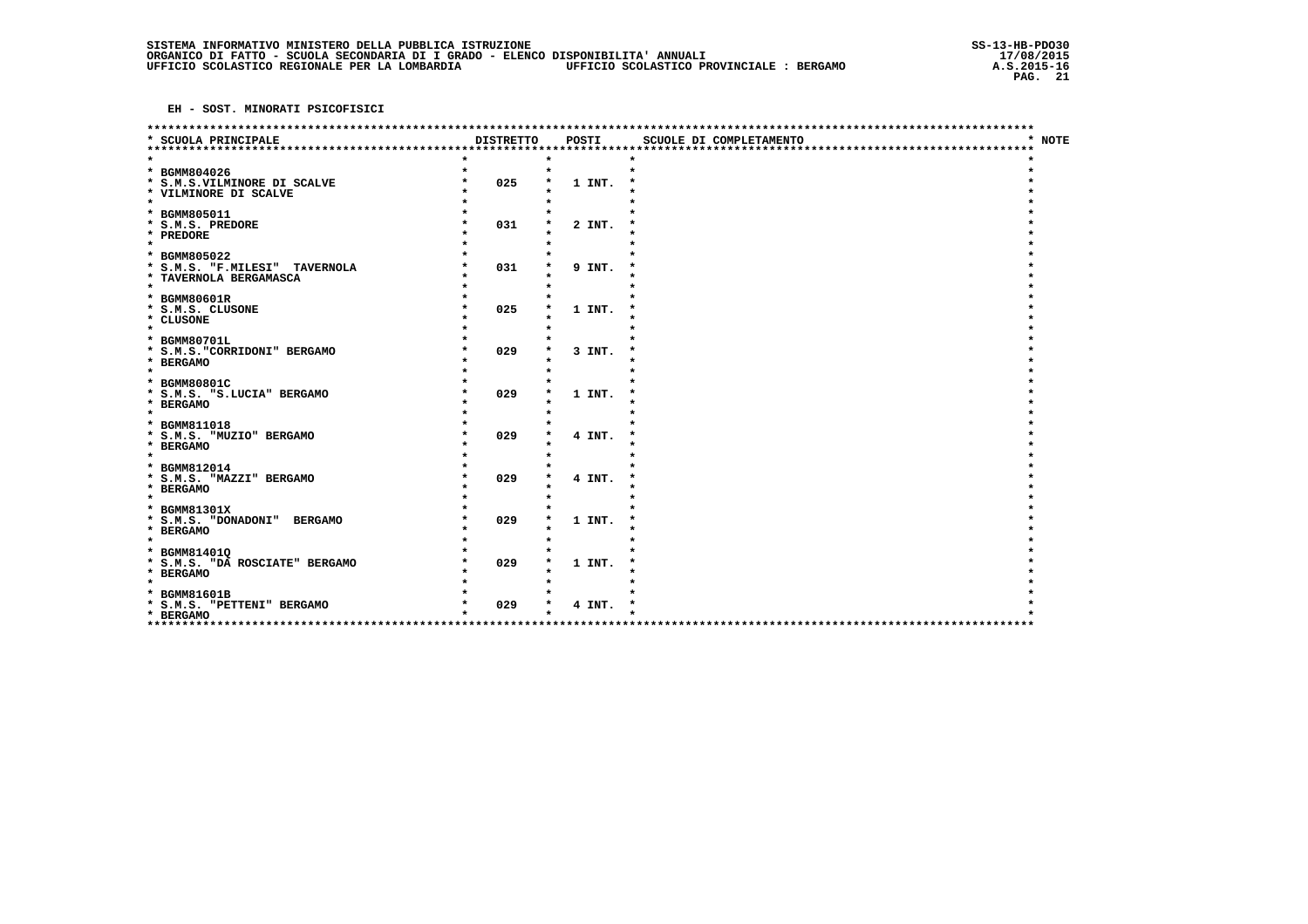| <b>DISTRETTO</b><br><b>NOTE</b><br>* SCUOLA PRINCIPALE<br>POSTI<br>SCUOLE DI COMPLETAMENTO<br>$\star$<br>****************************<br>$\star$<br>* BGMM817017<br>030<br>* S.M.S. ALBANO SANT'ALESSANDRO<br>4 INT.<br>* ALBANO SANT'ALESSANDRO<br>$\star$<br>* BGMM818013<br>026<br>* S.M.S. "G. SOLARI" ALBINO<br>3 INT.<br>* ALBINO<br>$\star$<br>* BGMM818024<br>* S.M.S. ABBAZIA<br>026<br>1 INT.<br>* ALBINO<br>$\star$<br>* BGMM81901V<br>028<br>* S.M.S. "L.ANGELINI" ALMENNO S.B.<br>6 INT.<br>* ALMENNO SAN BARTOLOMEO<br>$\star$<br>* BGMM820013<br>028<br>* S.M.S. "GIOV. XXIII" ALMENNO S.S.<br>2 INT.<br>* ALMENNO SAN SALVATORE<br>$\star$<br>* BGMM82101V<br>026<br>* S.M.S. ALZANO LOMBARDO<br>2 INT.<br>* ALZANO LOMBARDO<br>$\star$<br>* BGMM82201P<br>* S.M.S. "C.CONSONNI" ARCENE<br>032<br>4 INT.<br>* ARCENE<br>$\star$<br>* BGMM822020<br>* S.M.S. CASTEL ROZZONE<br>032<br>1 INT.<br>* CASTEL ROZZONE<br>$\star$<br>* BGMM82203R<br>032<br>* S.M.S. LURANO<br>2 INT.<br>* LURANO<br>$\star$<br>* BGMM82301E<br>030<br>* S.M.S. GRASSOBBIO<br>1 INT.<br>* GRASSOBBIO<br>$\star$<br>* BGMM82302G<br>029<br>* S.M.S. "GIOV XXIII" AZZANO S.P.<br>1 INT.<br>* AZZANO SAN PAOLO<br>******************* |  |  | ************************** |  |
|-----------------------------------------------------------------------------------------------------------------------------------------------------------------------------------------------------------------------------------------------------------------------------------------------------------------------------------------------------------------------------------------------------------------------------------------------------------------------------------------------------------------------------------------------------------------------------------------------------------------------------------------------------------------------------------------------------------------------------------------------------------------------------------------------------------------------------------------------------------------------------------------------------------------------------------------------------------------------------------------------------------------------------------------------------------------------------------------------------------------------------------------------------------------------------------------------------------------------------|--|--|----------------------------|--|
|                                                                                                                                                                                                                                                                                                                                                                                                                                                                                                                                                                                                                                                                                                                                                                                                                                                                                                                                                                                                                                                                                                                                                                                                                             |  |  |                            |  |
|                                                                                                                                                                                                                                                                                                                                                                                                                                                                                                                                                                                                                                                                                                                                                                                                                                                                                                                                                                                                                                                                                                                                                                                                                             |  |  |                            |  |
|                                                                                                                                                                                                                                                                                                                                                                                                                                                                                                                                                                                                                                                                                                                                                                                                                                                                                                                                                                                                                                                                                                                                                                                                                             |  |  |                            |  |
|                                                                                                                                                                                                                                                                                                                                                                                                                                                                                                                                                                                                                                                                                                                                                                                                                                                                                                                                                                                                                                                                                                                                                                                                                             |  |  |                            |  |
|                                                                                                                                                                                                                                                                                                                                                                                                                                                                                                                                                                                                                                                                                                                                                                                                                                                                                                                                                                                                                                                                                                                                                                                                                             |  |  |                            |  |
|                                                                                                                                                                                                                                                                                                                                                                                                                                                                                                                                                                                                                                                                                                                                                                                                                                                                                                                                                                                                                                                                                                                                                                                                                             |  |  |                            |  |
|                                                                                                                                                                                                                                                                                                                                                                                                                                                                                                                                                                                                                                                                                                                                                                                                                                                                                                                                                                                                                                                                                                                                                                                                                             |  |  |                            |  |
|                                                                                                                                                                                                                                                                                                                                                                                                                                                                                                                                                                                                                                                                                                                                                                                                                                                                                                                                                                                                                                                                                                                                                                                                                             |  |  |                            |  |
|                                                                                                                                                                                                                                                                                                                                                                                                                                                                                                                                                                                                                                                                                                                                                                                                                                                                                                                                                                                                                                                                                                                                                                                                                             |  |  |                            |  |
|                                                                                                                                                                                                                                                                                                                                                                                                                                                                                                                                                                                                                                                                                                                                                                                                                                                                                                                                                                                                                                                                                                                                                                                                                             |  |  |                            |  |
|                                                                                                                                                                                                                                                                                                                                                                                                                                                                                                                                                                                                                                                                                                                                                                                                                                                                                                                                                                                                                                                                                                                                                                                                                             |  |  |                            |  |
|                                                                                                                                                                                                                                                                                                                                                                                                                                                                                                                                                                                                                                                                                                                                                                                                                                                                                                                                                                                                                                                                                                                                                                                                                             |  |  |                            |  |
|                                                                                                                                                                                                                                                                                                                                                                                                                                                                                                                                                                                                                                                                                                                                                                                                                                                                                                                                                                                                                                                                                                                                                                                                                             |  |  |                            |  |
|                                                                                                                                                                                                                                                                                                                                                                                                                                                                                                                                                                                                                                                                                                                                                                                                                                                                                                                                                                                                                                                                                                                                                                                                                             |  |  |                            |  |
|                                                                                                                                                                                                                                                                                                                                                                                                                                                                                                                                                                                                                                                                                                                                                                                                                                                                                                                                                                                                                                                                                                                                                                                                                             |  |  |                            |  |
|                                                                                                                                                                                                                                                                                                                                                                                                                                                                                                                                                                                                                                                                                                                                                                                                                                                                                                                                                                                                                                                                                                                                                                                                                             |  |  |                            |  |
|                                                                                                                                                                                                                                                                                                                                                                                                                                                                                                                                                                                                                                                                                                                                                                                                                                                                                                                                                                                                                                                                                                                                                                                                                             |  |  |                            |  |
|                                                                                                                                                                                                                                                                                                                                                                                                                                                                                                                                                                                                                                                                                                                                                                                                                                                                                                                                                                                                                                                                                                                                                                                                                             |  |  |                            |  |
|                                                                                                                                                                                                                                                                                                                                                                                                                                                                                                                                                                                                                                                                                                                                                                                                                                                                                                                                                                                                                                                                                                                                                                                                                             |  |  |                            |  |
|                                                                                                                                                                                                                                                                                                                                                                                                                                                                                                                                                                                                                                                                                                                                                                                                                                                                                                                                                                                                                                                                                                                                                                                                                             |  |  |                            |  |
|                                                                                                                                                                                                                                                                                                                                                                                                                                                                                                                                                                                                                                                                                                                                                                                                                                                                                                                                                                                                                                                                                                                                                                                                                             |  |  |                            |  |
|                                                                                                                                                                                                                                                                                                                                                                                                                                                                                                                                                                                                                                                                                                                                                                                                                                                                                                                                                                                                                                                                                                                                                                                                                             |  |  |                            |  |
|                                                                                                                                                                                                                                                                                                                                                                                                                                                                                                                                                                                                                                                                                                                                                                                                                                                                                                                                                                                                                                                                                                                                                                                                                             |  |  |                            |  |
|                                                                                                                                                                                                                                                                                                                                                                                                                                                                                                                                                                                                                                                                                                                                                                                                                                                                                                                                                                                                                                                                                                                                                                                                                             |  |  |                            |  |
|                                                                                                                                                                                                                                                                                                                                                                                                                                                                                                                                                                                                                                                                                                                                                                                                                                                                                                                                                                                                                                                                                                                                                                                                                             |  |  |                            |  |
|                                                                                                                                                                                                                                                                                                                                                                                                                                                                                                                                                                                                                                                                                                                                                                                                                                                                                                                                                                                                                                                                                                                                                                                                                             |  |  |                            |  |
|                                                                                                                                                                                                                                                                                                                                                                                                                                                                                                                                                                                                                                                                                                                                                                                                                                                                                                                                                                                                                                                                                                                                                                                                                             |  |  |                            |  |
|                                                                                                                                                                                                                                                                                                                                                                                                                                                                                                                                                                                                                                                                                                                                                                                                                                                                                                                                                                                                                                                                                                                                                                                                                             |  |  |                            |  |
|                                                                                                                                                                                                                                                                                                                                                                                                                                                                                                                                                                                                                                                                                                                                                                                                                                                                                                                                                                                                                                                                                                                                                                                                                             |  |  |                            |  |
|                                                                                                                                                                                                                                                                                                                                                                                                                                                                                                                                                                                                                                                                                                                                                                                                                                                                                                                                                                                                                                                                                                                                                                                                                             |  |  |                            |  |
|                                                                                                                                                                                                                                                                                                                                                                                                                                                                                                                                                                                                                                                                                                                                                                                                                                                                                                                                                                                                                                                                                                                                                                                                                             |  |  |                            |  |
|                                                                                                                                                                                                                                                                                                                                                                                                                                                                                                                                                                                                                                                                                                                                                                                                                                                                                                                                                                                                                                                                                                                                                                                                                             |  |  |                            |  |
|                                                                                                                                                                                                                                                                                                                                                                                                                                                                                                                                                                                                                                                                                                                                                                                                                                                                                                                                                                                                                                                                                                                                                                                                                             |  |  |                            |  |
|                                                                                                                                                                                                                                                                                                                                                                                                                                                                                                                                                                                                                                                                                                                                                                                                                                                                                                                                                                                                                                                                                                                                                                                                                             |  |  |                            |  |
|                                                                                                                                                                                                                                                                                                                                                                                                                                                                                                                                                                                                                                                                                                                                                                                                                                                                                                                                                                                                                                                                                                                                                                                                                             |  |  |                            |  |
|                                                                                                                                                                                                                                                                                                                                                                                                                                                                                                                                                                                                                                                                                                                                                                                                                                                                                                                                                                                                                                                                                                                                                                                                                             |  |  |                            |  |
|                                                                                                                                                                                                                                                                                                                                                                                                                                                                                                                                                                                                                                                                                                                                                                                                                                                                                                                                                                                                                                                                                                                                                                                                                             |  |  |                            |  |
|                                                                                                                                                                                                                                                                                                                                                                                                                                                                                                                                                                                                                                                                                                                                                                                                                                                                                                                                                                                                                                                                                                                                                                                                                             |  |  |                            |  |
|                                                                                                                                                                                                                                                                                                                                                                                                                                                                                                                                                                                                                                                                                                                                                                                                                                                                                                                                                                                                                                                                                                                                                                                                                             |  |  |                            |  |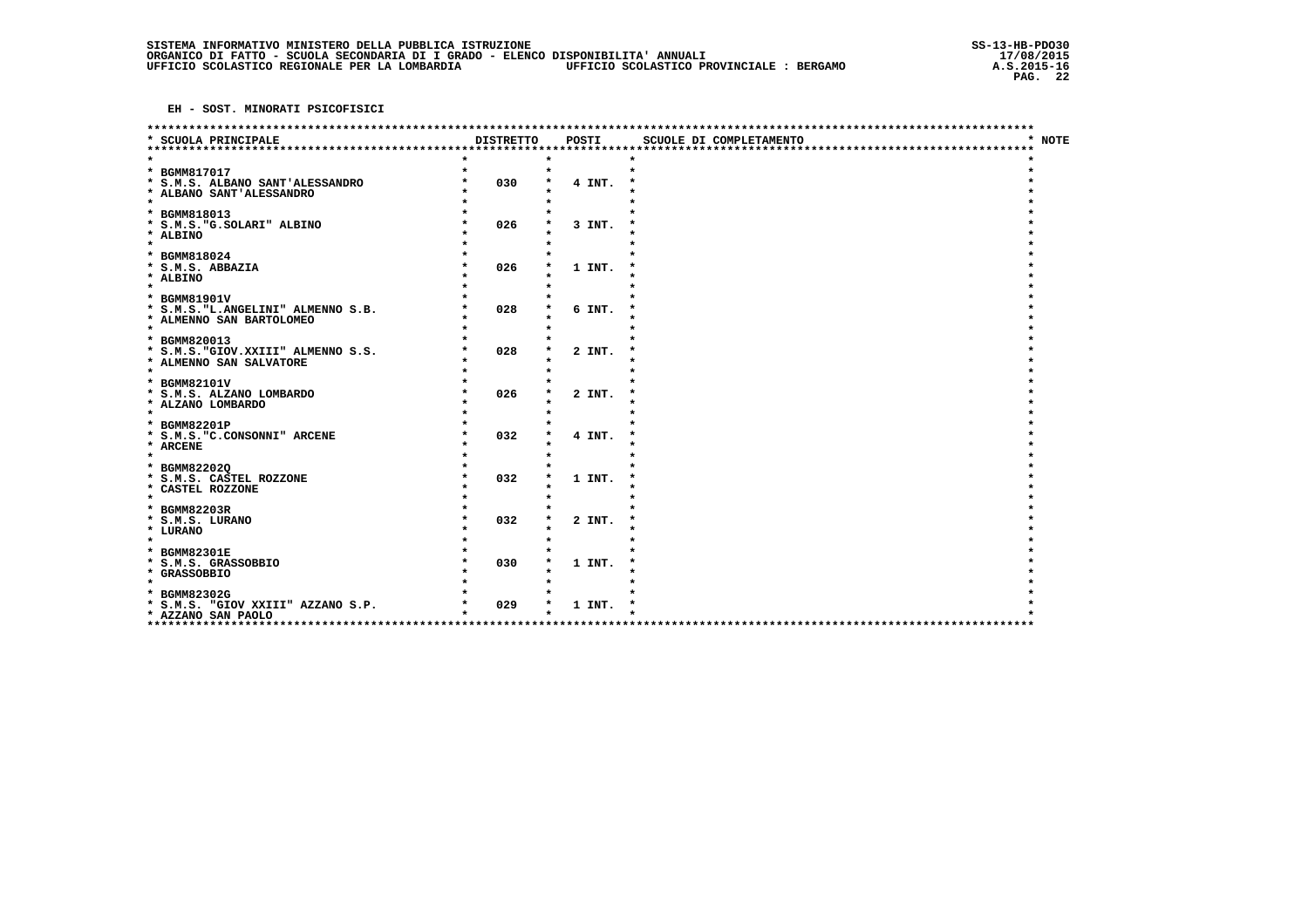|                                                                                       |                  |        | *********************** |        |
|---------------------------------------------------------------------------------------|------------------|--------|-------------------------|--------|
| * SCUOLA PRINCIPALE<br>*************************                                      | <b>DISTRETTO</b> | POSTI  | SCUOLE DI COMPLETAMENTO | * NOTE |
| * BGMM82402B<br>* S.M.S. BRUSAPORTO<br>* BRUSAPORTO                                   | 030              | 1 INT. | $\bullet$               |        |
| $\star$<br>* BGMM82403C<br>* S.M.S. COSTA DI MEZZATE<br>* COSTA DI MEZZATE<br>$\star$ | 030              | 1 INT. |                         |        |
| * BGMM825027<br>* S.M.S. MORENGO<br>* MORENGO<br>$\bullet$                            | 033              | 1 INT. |                         |        |
| * BGMM826012<br>* S.M.S. "A. MORO" - BONATE SOPRA<br>* BONATE SOPRA<br>$\star$        | 028              | 1 INT. |                         |        |
| * BGMM826023<br>* S.M.S. "A. MORO" PRESEZZO<br>* PRESEZZO<br>$\star$                  | 028              | 4 INT. |                         |        |
| * BGMM82701T<br>* S.M.S. "C.LEVI" BONATE SOTTO<br>* BONATE DI SOTTO<br>$\star$        | 028              | 3 INT. |                         |        |
| * BGMM82703X<br>$*$ S.M.S.<br>"MAZZA" MADONE -<br>* MADONE<br>$\star$                 | 028              | 2 INT. |                         |        |
| * BGMM82801N<br>* S.M.S. "GIOV. XXIII" BORGO DI T.<br>* BORGO DI TERZO<br>$\star$     | 030              | 3 INT. |                         |        |
| * BGMM82901D<br>* S.M.S. "GIOV. XXIII"BREMBATE ST<br>* BREMBATE<br>$\star$            | 028              | 1 INT. |                         |        |
| * BGMM83001N<br>* S.M.S. "GIOVANNI XXIII"BREMBILLA<br>* BREMBILLA<br>$\star$          | 027              | 4 INT. |                         |        |
| * BGMM83002P<br>* S.M.S. SEDRINA<br>* SEDRINA<br>************                         | 027              | 3 INT. |                         |        |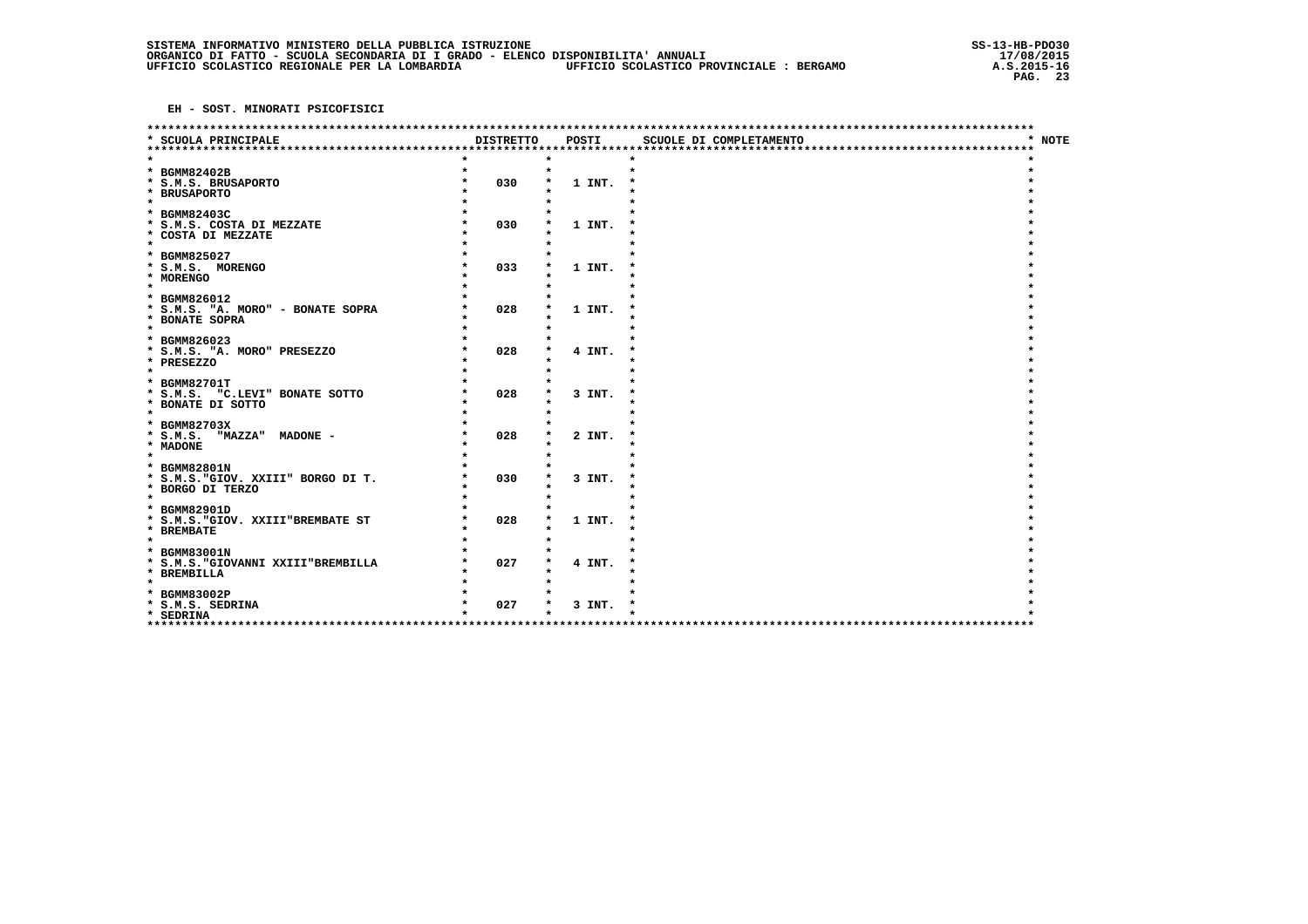|                                                                                                  |                  |        | **********************  |                        |
|--------------------------------------------------------------------------------------------------|------------------|--------|-------------------------|------------------------|
| * SCUOLA PRINCIPALE<br>**************************                                                | <b>DISTRETTO</b> | POSTI  | SCUOLE DI COMPLETAMENTO | <b>NOTE</b><br>$\star$ |
| * BGMM83101D<br>* S.M.S. "A.MORO" CALCINATE<br>* CALCINATE                                       | $\star$<br>030   | 2 INT. |                         |                        |
| $\star$<br>* BGMM83102E<br>* S.M.S. "DANTE ALIGHIERI" MORNICO<br>* MORNICO AL SERIO<br>$\bullet$ | 030              | 2 INT. |                         |                        |
| * BGMM83103G<br>* S.M.S. "F.LLI TERZI" PALOSCO<br>* PALOSCO<br>$\star$                           | 030              | 3 INT. |                         |                        |
| * BGMM83104L<br>* S.M.S. CAVERNAGO<br>* CAVERNAGO<br>$\star$                                     | 030              | 1 INT. |                         |                        |
| * BGMM832019<br>* S.M.S"MARTIRI RESISTENZA"CALCIO<br>* CALCIO<br>$\star$                         | 033              | 2 INT. |                         |                        |
| * BGMM83202A<br>* S.M.S. "A. BIFFI" CIVIDATE<br>* CIVIDATE AL PIANO<br>$\star$                   | 033              | 2 INT. |                         |                        |
| * BGMM83203B<br>* S.M.S. PUMENENGO<br>* PUMENENGO<br>$\star$                                     | 033              | 1 INT. |                         |                        |
| * BGMM833015<br>* S.M.S. "L. DA VINCI" CALUSCO<br>* CALUSCO D'ADDA<br>$\star$                    | 028              | 4 INT. |                         |                        |
| * BGMM834011<br>* S.M.S. "A.MANZONI" CAPRIATE S.G.<br>* CAPRIATE SAN GERVASIO<br>$\star$         | 028              | 3 INT. |                         |                        |
| * BGMM834022<br>* S.M.S. FILAGO<br>* FILAGO<br>$\star$                                           | 028              | 1 INT. |                         |                        |
| * BGMM83501R<br>* S.M.S. "MASTRI CARAVAGGINI"<br>* CARAVAGGIO<br>**************                  | 032              | 2 INT. |                         |                        |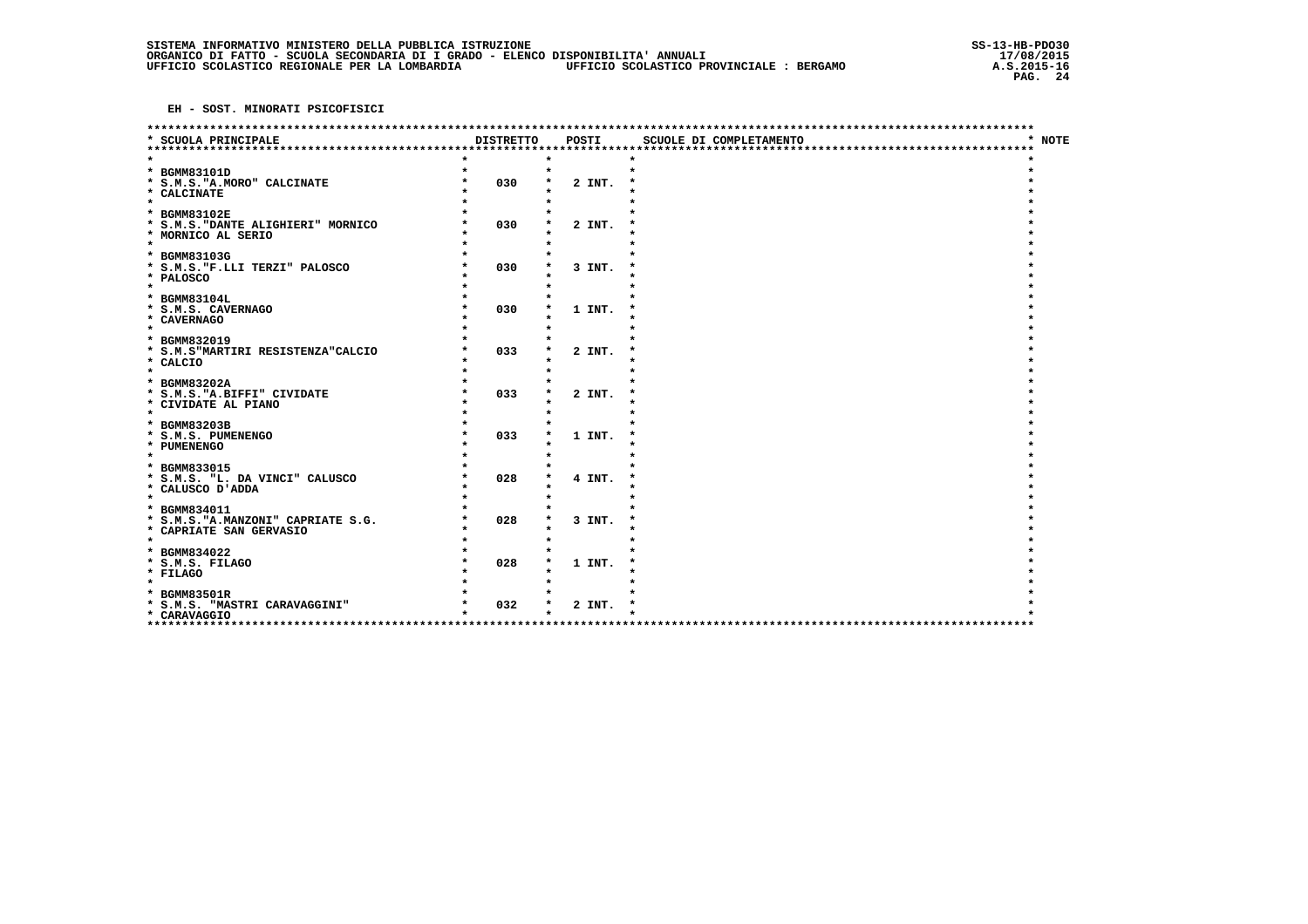| ******************************                                                                       |                  |        | ************************ |                        |
|------------------------------------------------------------------------------------------------------|------------------|--------|--------------------------|------------------------|
| * SCUOLA PRINCIPALE<br>****************************                                                  | <b>DISTRETTO</b> | POSTI  | SCUOLE DI COMPLETAMENTO  | $\star$<br><b>NOTE</b> |
| * BGMM83601L<br>* S.M.S. CARVICO<br>* CARVICO<br>$\star$                                             | $\star$<br>028   | 1 INT. |                          |                        |
| * BGMM83602N<br>* S.M.S. SOTTO IL MONTE<br>* SOTTO IL MONTE GIOVANNI XXIII<br>$\bullet$              | 028              | 1 INT. |                          |                        |
| * BGMM83603P<br>* S.M.S. VILLA D'ADDA<br>* VILLA D'ADDA<br>$\star$                                   | 028              | 5 INT. |                          |                        |
| * BGMM83701C<br>* S.M.S. CALVENZANO<br>* CALVENZANO<br>$\star$                                       | 032              | 1 INT. |                          |                        |
| * BGMM83702D<br>* S.M.S. CASIRATE D'ADDA<br>* CASIRATE D'ADDA<br>$\star$                             | 032              | 2 INT. |                          |                        |
| * BGMM838018<br>* S.M.S. "A. DA CALEPIO"CASTELLI C<br>* CASTELLI CALEPIO<br>$\star$                  | 030              | 5 INT. |                          |                        |
| * BGMM839014<br>* S.M.S. CASAZZA<br>* CASAZZA<br>$\star$                                             | 030              | 1 INT. |                          |                        |
| * BGMM839025<br>* S.M.S. "F.NULLO" ENDINE GAIANO<br>* ENDINE GAIANO                                  | 030              | 2 INT. |                          |                        |
| $\star$<br>* BGMM840018<br>* SEC. CHIUDUNO "PAPA G. XXIII "<br>* CHIUDUNO<br>$\star$                 | 030              | 2 INT. |                          |                        |
| * BGMM840029<br>* SECONDARIA BOLGARE<br>* BOLGARE                                                    | 030              | 1 INT. |                          |                        |
| $\star$<br>BGMM841014<br>$\star$<br>* SECONDARIA PRIMO GRADO CISANO<br>* CISANO BERGAMASCO<br>****** | 028              | 2 INT. |                          |                        |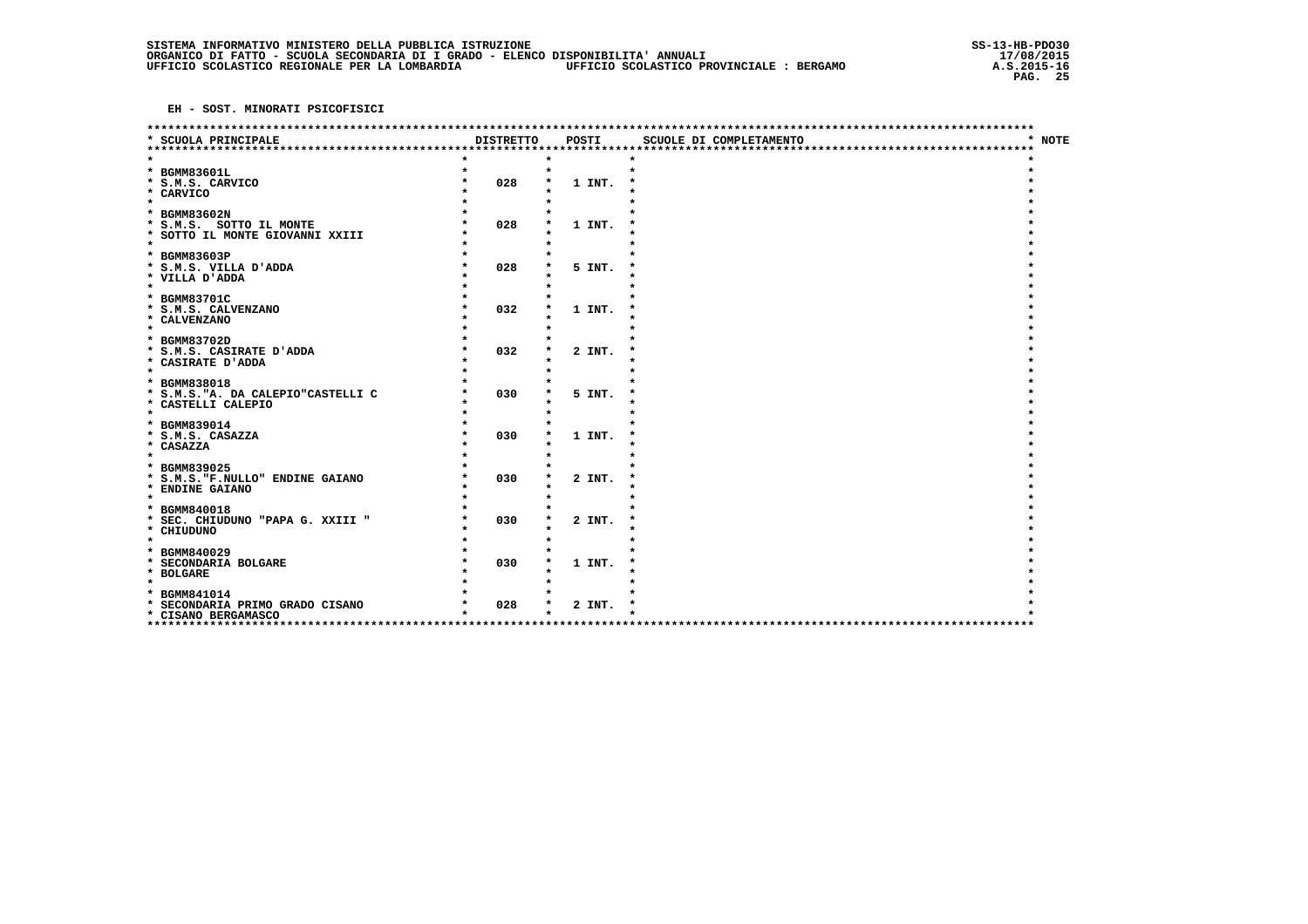|                                                |                  |        | **********************  |        |
|------------------------------------------------|------------------|--------|-------------------------|--------|
| * SCUOLA PRINCIPALE<br>*********************   | <b>DISTRETTO</b> | POSTI  | SCUOLE DI COMPLETAMENTO | * NOTE |
|                                                |                  |        |                         |        |
| * BGMM841025                                   |                  |        | $\bullet$               |        |
| SECONDARIA PRIMO GRADO CAPRINO<br>$\star$      | 028              | 1 INT. |                         |        |
| * CAPRINO BERGAMASCO<br>$\star$                |                  |        |                         |        |
| * BGMM841036                                   |                  |        |                         |        |
| * SECONDARIA PRIMO GRADO PONTIDA               | 028              | 1 INT. |                         |        |
| * PONTIDA                                      |                  |        |                         |        |
| $\star$                                        |                  |        |                         |        |
| <b>BGMM84201X</b><br>*                         |                  |        |                         |        |
| * SECONDARIA DI I GRADO CISERANO<br>* CISERANO | 032              | 1 INT. |                         |        |
| $\star$                                        |                  |        |                         |        |
| * BGMM842021                                   |                  |        |                         |        |
| * SECONDARIA DI I GRADO BOLTIERE               | 032              | 2 INT. |                         |        |
| * BOLTIERE<br>$\star$                          |                  |        |                         |        |
| * BGMM84301Q                                   |                  |        |                         |        |
| * S.M.S. COSTA VOLPINO                         | 031              | 2 INT. |                         |        |
| * COSTA VOLPINO                                |                  |        |                         |        |
| $\star$                                        |                  |        |                         |        |
| * BGMM84401G<br>* S.M.S. "LORENZO LOTTO" COVO  | 033              | 5 INT. |                         |        |
| * COVO                                         |                  |        |                         |        |
| $\star$                                        |                  |        |                         |        |
| * BGMM84402L                                   |                  |        |                         |        |
| * S.M.S. "MERISI-CARAV. "FONTANELLA            | 033              | 4 INT. |                         |        |
| * FONTANELLA<br>$\star$                        |                  |        |                         |        |
| * BGMM84501B                                   |                  |        |                         |        |
| * S.M.S. "G.PASCOLI" CURNO                     | 029              | 3 INT. |                         |        |
| * CURNO                                        |                  |        |                         |        |
| $\star$                                        |                  |        |                         |        |
| * BGMM84503D<br>* S.M.S. MOZZO                 | 029              | 1 INT. |                         |        |
| * MOZZO                                        |                  |        |                         |        |
| $\star$                                        |                  |        |                         |        |
| * BGMM846028                                   |                  |        |                         |        |
| * S.M.S. "S.GIOV BOSCO" FARA D'A.              | 032              | 2 INT. |                         |        |
| * FARA GERA D'ADDA<br>$\star$                  |                  |        |                         |        |
| * BGMM846039                                   |                  |        |                         |        |
| * S.M.S. "G.QUARENGHI" PONTIROLO               | 032              | 1 INT. |                         |        |
| * PONTIROLO NUOVO                              |                  |        |                         |        |
| *****************                              |                  |        |                         |        |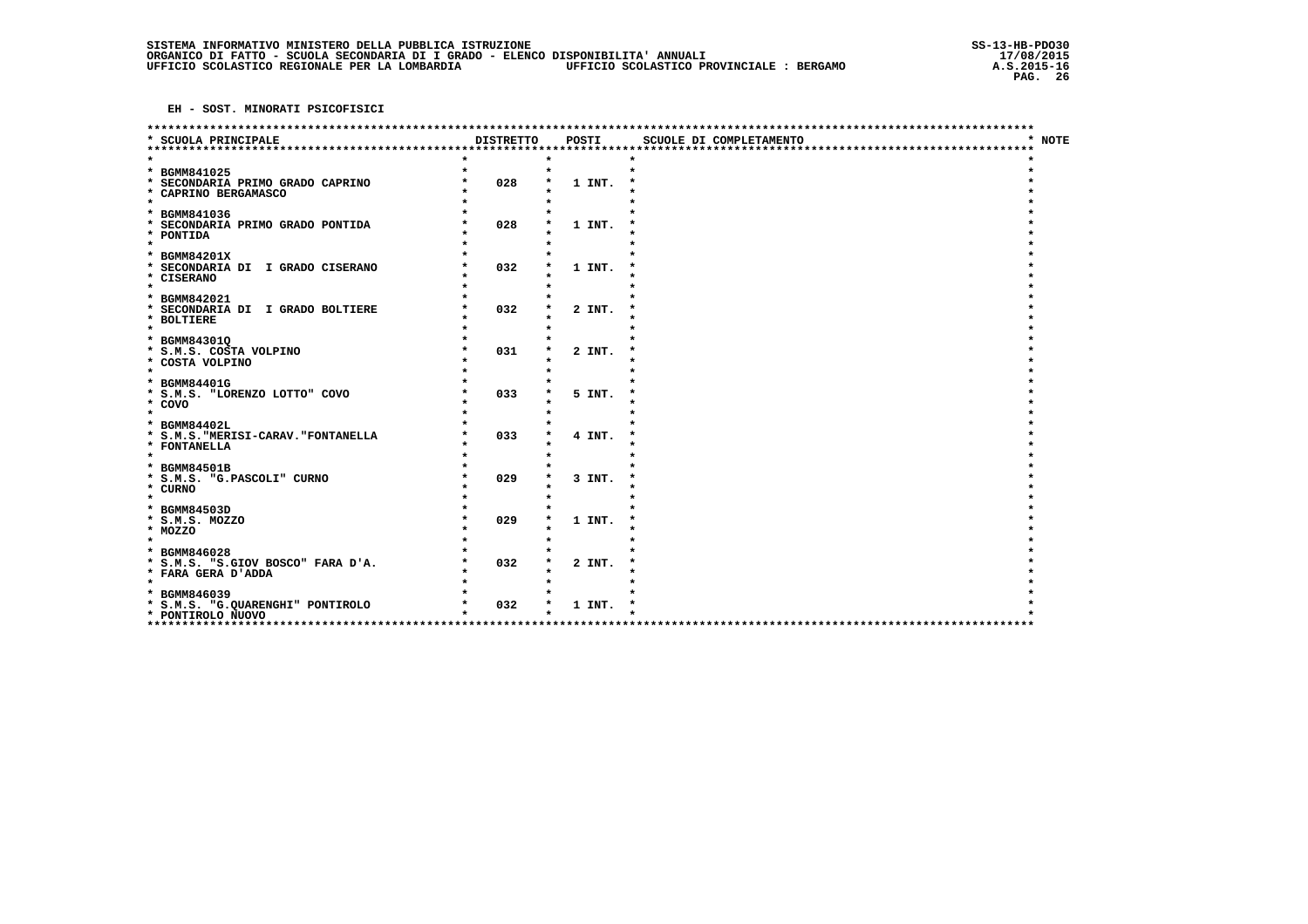|                                                                                       |                  |                   | ************************ |        |
|---------------------------------------------------------------------------------------|------------------|-------------------|--------------------------|--------|
| * SCUOLA PRINCIPALE                                                                   | <b>DISTRETTO</b> | POSTI             | SCUOLE DI COMPLETAMENTO  | * NOTE |
| * BGMM847013<br>* S.M.S. CASNIGO<br>* CASNIGO                                         | 026              | $\star$<br>1 INT. |                          |        |
| $\star$<br>* BGMM847024<br>* S.M.S. "SALVATONI" GANDINO<br>* GANDINO<br>$\star$       | 026              | 2 INT.            |                          |        |
| * BGMM849020<br>* S.M.S. CAROBBIO DEGLI ANGELI<br>* CAROBBIO DEGLI ANGELI<br>$\star$  | 030              | 1 INT.            |                          |        |
| * BGMM84903R<br>* S.M.S. MONTELLO<br>* MONTELLO<br>$\star$                            | 030              | 2 INT.            |                          |        |
| * BGMM85001V<br>* S.M.S. GORLE<br>* GORLE<br>$\star$                                  | 029              | 1 INT.            |                          |        |
| * BGMM85202G<br>* S.M.S. "SIGNORELLI" GRUMELLO<br>* GRUMELLO DEL MONTE<br>$\star$     | 030              | 2 INT.            |                          |        |
| * BGMM854016<br>* S.M.S. OSIO SOPRA<br>* OSIO SOPRA<br>$\star$                        | 029              | 1 INT.            |                          |        |
| * BGMM855012<br>* S.M.S. "GIOVANNI XXIII" LOVERE<br>* LOVERE<br>$\star$               | 031              | 2 INT.            |                          |        |
| * BGMM85601T<br>* S.M.S. "P. GELPI" MAPELLO<br>* MAPELLO<br>$\star$                   | 028              | 1 INT.            |                          |        |
| * BGMM85802E<br>* S.M.S. FORNOVO SAN GIOVANNI<br>* FORNOVO DI SAN GIOVANNI<br>$\star$ | 032              | 1 INT.            |                          |        |
| * BGMM85803G<br>* S.M.S. MISANO D'ADDA<br>* MISANO DI GERA D'ADDA                     | 032              | 1 INT.            |                          |        |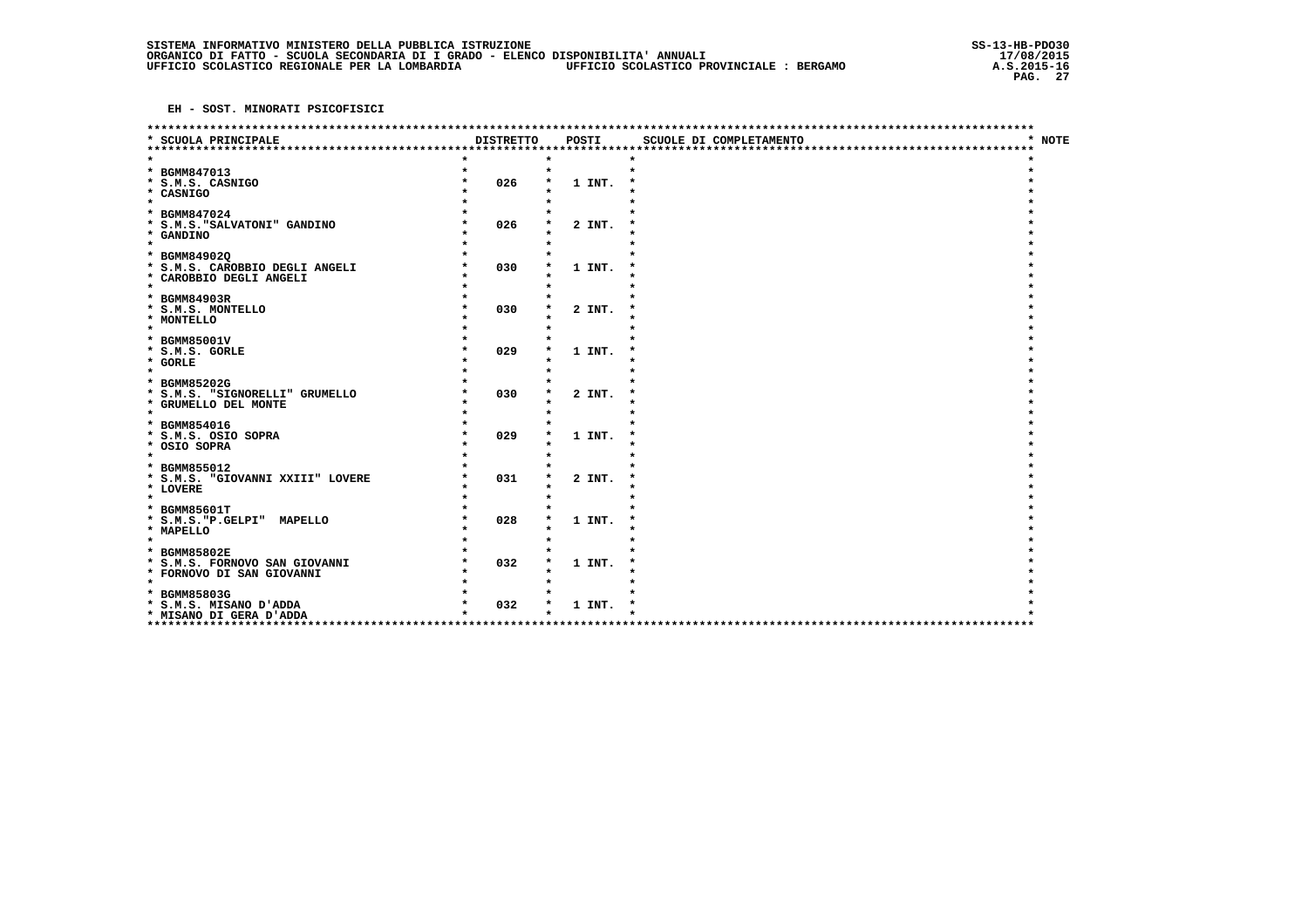|                                                                                               |                  |                     | *********************** |        |
|-----------------------------------------------------------------------------------------------|------------------|---------------------|-------------------------|--------|
| * SCUOLA PRINCIPALE<br>***********************                                                | <b>DISTRETTO</b> | POSTI               | SCUOLE DI COMPLETAMENTO | * NOTE |
| * BGMM859019<br>* S.M.S. "CAGNOLA" GHISALBA<br>* GHISALBA<br>$\star$                          | 033              | $\bullet$<br>2 INT. | $\bullet$               |        |
| * BGMM85902A<br>* S.M.S. "PINETTI" MARTINENGO<br>* MARTINENGO<br>$\star$                      | 033              | 1 INT.              |                         |        |
| * BGMM86001D<br>* S.M.S. "ENEA TALPINO" NEMBRO<br>* NEMBRO<br>$\star$                         | 026              | 1 INT.              |                         |        |
| * BGMM861019<br>* S.M.S. "E. FERMI" OSIO SOTTO<br>* OSIO SOTTO<br>$\star$                     | 032              | 6 INT.              |                         |        |
| * BGMM862015<br>* S.M.S. "A.TIRABOSCHI" PALADINA<br>* PALADINA<br>$\star$                     | 029              | 1 INT.              |                         |        |
| * BGMM863022<br>* S.M.S. PEDRENGO<br>* PEDRENGO<br>$\star$                                    | 030              | 1 INT.              |                         |        |
| * BGMM863033<br>* S.M.S. SCANZOROSCIATE<br>* SCANZOROSCIATE<br>$\star$                        | 030              | 1 INT.              |                         |        |
| * BGMM86401R<br>* S.MS. "GIOVANNI XXIII"P.TE NOSSA<br>* PONTE NOSSA<br>$\star$                | 025              | 1 INT.              |                         |        |
| * BGMM86603E<br>* S.M.S. "D.ALIGHIERI" PONTE S. P.<br>* PONTE SAN PIETRO<br>$\star$           | 028              | 4 INT.              |                         |        |
| * BGMM868014<br>* S.M.S. "ANDREA FANTONI" ROVETTA<br>* ROVETTA                                | 025              | 2 INT.              |                         |        |
| $\star$<br>* BGMM86901X<br>* S.M.S. C.CERESA S.GIOVANNI B.<br>* SAN GIOVANNI BIANCO<br>****** | 027              | 3 INT.              |                         |        |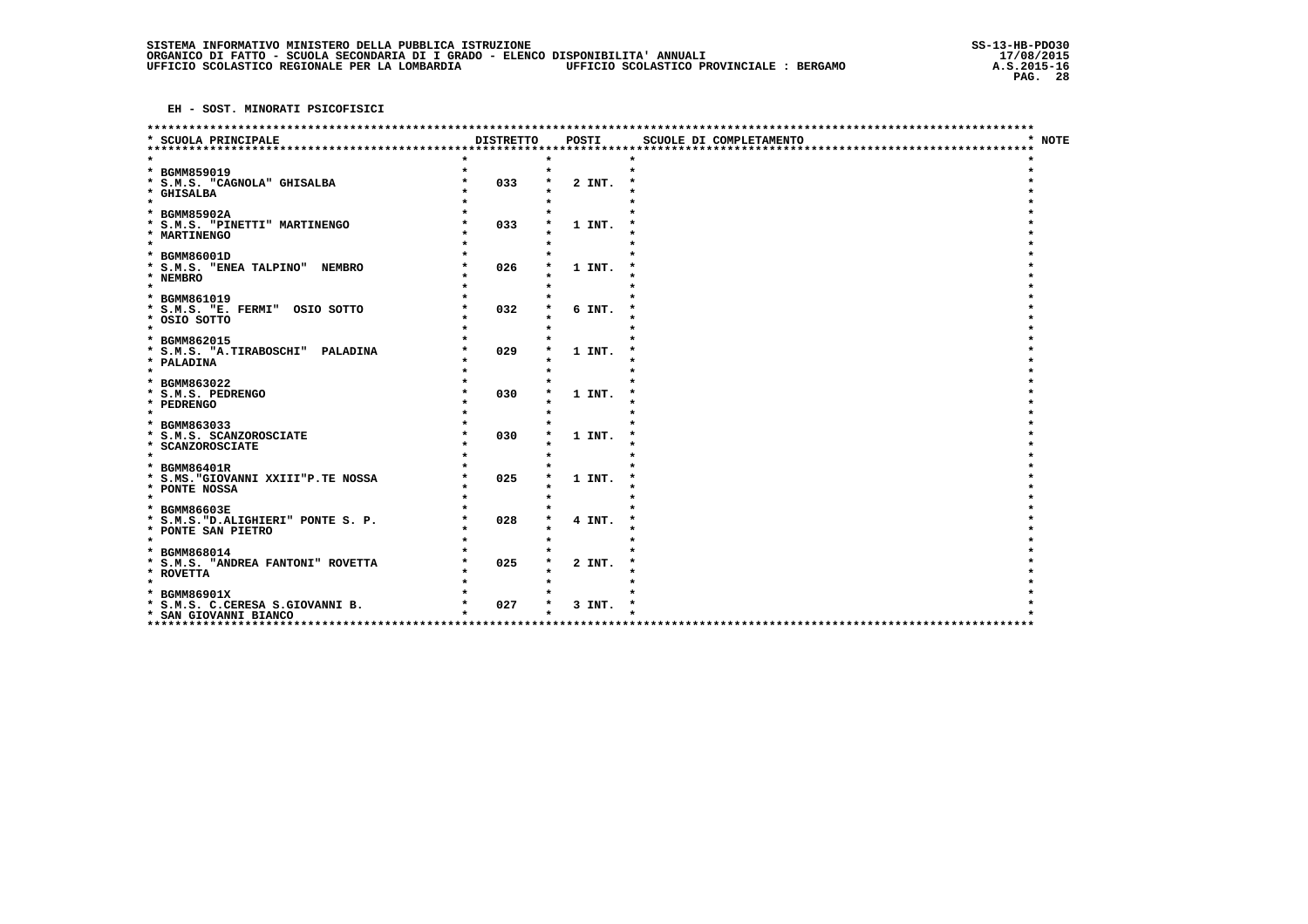|                                                 |                  |         | *********************** |        |
|-------------------------------------------------|------------------|---------|-------------------------|--------|
| * SCUOLA PRINCIPALE<br>************************ | <b>DISTRETTO</b> | POSTI   | SCUOLE DI COMPLETAMENTO | * NOTE |
|                                                 |                  |         |                         |        |
| * BGMM870025                                    |                  | $\star$ | $\star$                 |        |
| * S.M.S. CENATE SOTTO                           | 030              | 2 INT.  |                         |        |
| * CENATE SOTTO                                  |                  |         |                         |        |
| $\star$                                         |                  |         |                         |        |
| * BGMM870036                                    |                  |         |                         |        |
| * S.M.S. "L.LOTTO" S.PAOLO D'ARGON              | 030              | 3 INT.  |                         |        |
| * SAN PAOLO D'ARGON<br>$\star$                  |                  |         |                         |        |
| * BGMM87101X                                    |                  |         |                         |        |
| * S.M.S. "CAFFI" S.PELLEGRINO                   | 027              | 1 INT.  |                         |        |
| * SAN PELLEGRINO TERME                          |                  |         |                         |        |
| $\star$                                         |                  |         |                         |        |
| * BGMM872010                                    |                  |         |                         |        |
| * S.M.S. SANT'OMOBONO IMAGNA                    | 028              | 7 INT.  |                         |        |
| * S. OMOBONO TERME                              |                  |         |                         |        |
| $\bullet$                                       |                  |         |                         |        |
| * BGMM87202R                                    |                  |         |                         |        |
| * S.M.S. BERBENNO                               | 028              | 1 INT.  |                         |        |
| * BERBENNO<br>$\star$                           |                  |         |                         |        |
| * BGMM87301G                                    |                  |         |                         |        |
| * S.M.S. "E. DONADONI" SARNICO                  | 031              | 1 INT.  |                         |        |
| * SARNICO                                       |                  |         |                         |        |
| $\star$                                         |                  |         |                         |        |
| * BGMM87302L                                    |                  |         |                         |        |
| * S.M.S. ADRARA SAN MARTINO                     | 031              | 1 INT.  |                         |        |
| * ADRARA SAN MARTINO                            |                  |         |                         |        |
| $\star$                                         |                  |         |                         |        |
| * BGMM87401B<br>* S.M.S. SERINA                 | 027              | 1 INT.  |                         |        |
| * SERINA                                        |                  |         |                         |        |
| $\star$                                         |                  |         |                         |        |
| * BGMM875017                                    |                  |         |                         |        |
| * S.M.S. "MONS. CAROZZI" SERIATE                | 030              | 2 INT.  |                         |        |
| * SERIATE                                       |                  |         |                         |        |
| $\star$                                         |                  |         |                         |        |
| * BGMM87701V                                    |                  |         |                         |        |
| * S.M.S. "LANFRANCHI" SORISOLE                  | 029              | 4 INT.  |                         |        |
| * SORISOLE<br>$\star$                           |                  |         |                         |        |
| * BGMM878020                                    |                  |         |                         |        |
| $*$ $S.M.S.$<br>"SEN. SILVESTRI" SOVERE         | 031              | 2 INT.  |                         |        |
| * SOVERE                                        |                  |         |                         |        |
| ****************                                |                  |         |                         |        |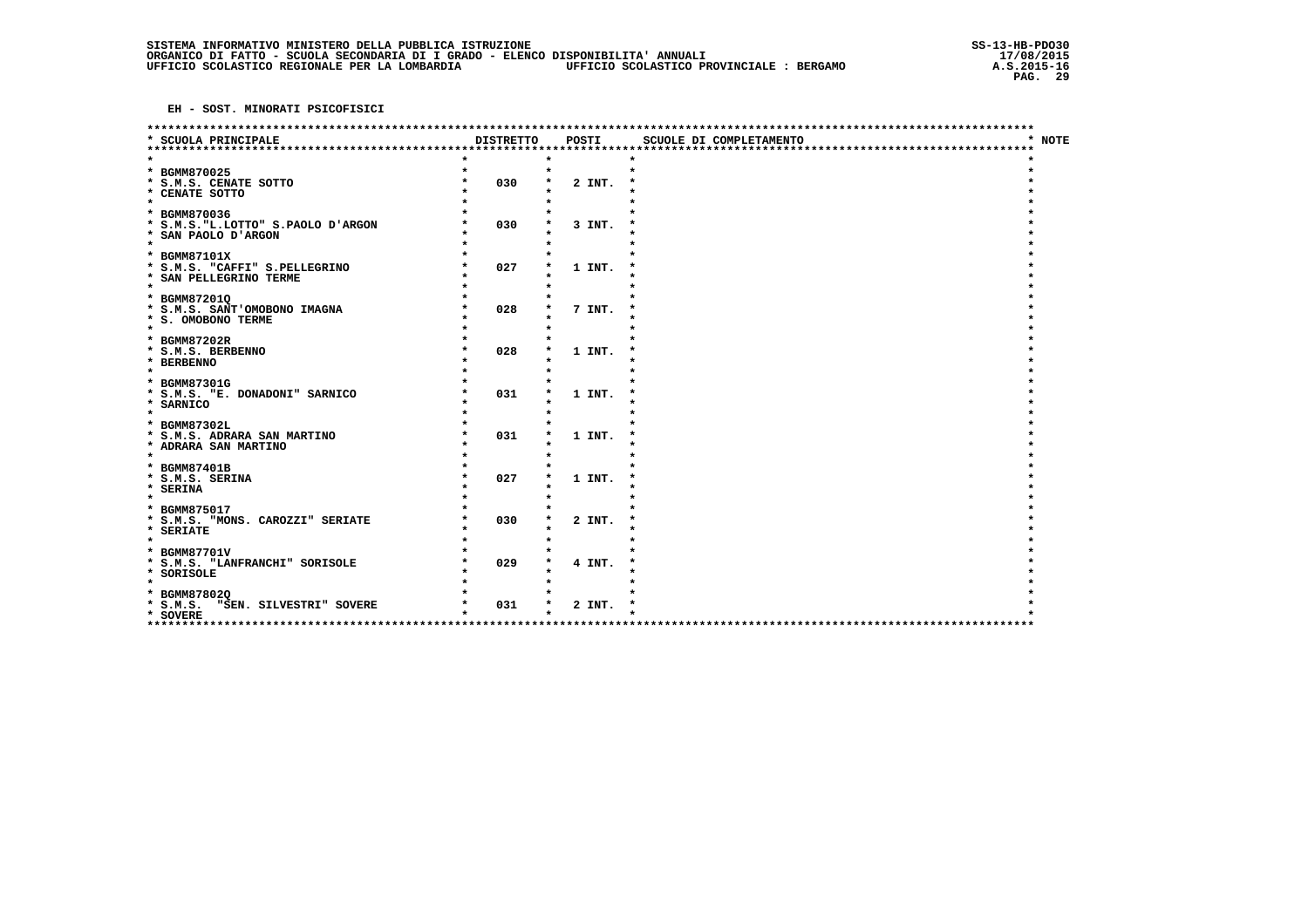|                                                                                             |                  |        | ********************    |        |
|---------------------------------------------------------------------------------------------|------------------|--------|-------------------------|--------|
| * SCUOLA PRINCIPALE<br>*********************                                                | <b>DISTRETTO</b> | POSTI  | SCUOLE DI COMPLETAMENTO | * NOTE |
| * BGMM87901E<br>* SC.SEC.1?G "F.NULLO"<br><b>STEZZANO</b><br>* STEZZANO                     | 029              | 3 INT. | $\star$                 |        |
| $\star$<br>* BGMM88001P<br>* S.M.S. "CAN. FINAZZI" BOTTANUCO<br>* BOTTANUCO<br>$\star$      | 028              | 3 INT. |                         |        |
| * BGMM880020<br>* S.M.S. SUISIO<br>* SUISIO<br>$\star$                                      | 028              | 3 INT. |                         |        |
| * BGMM88101E<br>* S.M.S. "ALBISETTI" TERNO D'ISOLA<br>* TERNO D'ISOLA<br>$\star$            | 028              | 4 INT. |                         |        |
| * BGMM88102G<br>* S.M.S. CHIGNOLO D'ISOLA<br>* CHIGNOLO D'ISOLA<br>$\star$                  | 028              | 2 INT. |                         |        |
| * BGMM88201A<br><b>TORRE BOLDONE "D.ALIGHIERI"</b><br>$\star$<br>* TORRE BOLDONE<br>$\star$ | 029              | 1 INT. |                         |        |
| * BGMM883016<br>* S.M.S. "L.DA VINCI" TRESCORE<br>* TRESCORE BALNEARIO<br>$\star$           | 030              | 6 INT. |                         |        |
| * BGMM884012<br>* S.M.S. "CESARE ZONCA" TREVIOLO<br>* TREVIOLO<br>$\star$                   | 029              | 1 INT. |                         |        |
| * BGMM884023<br>* S.M.S. LALLIO<br>* LALLIO<br>$\star$                                      | 029              | 3 INT. |                         |        |
| * BGMM88501T<br>* S.M.S. "F.GERVASONI" VALNEGRA<br>* VALNEGRA<br>$\star$                    | 027              | 1 INT. |                         |        |
| * BGMM88502V<br>* S.M.S. BRANZI<br>* BRANZI<br>*****************************                | 027              | 1 INT. | ******************      |        |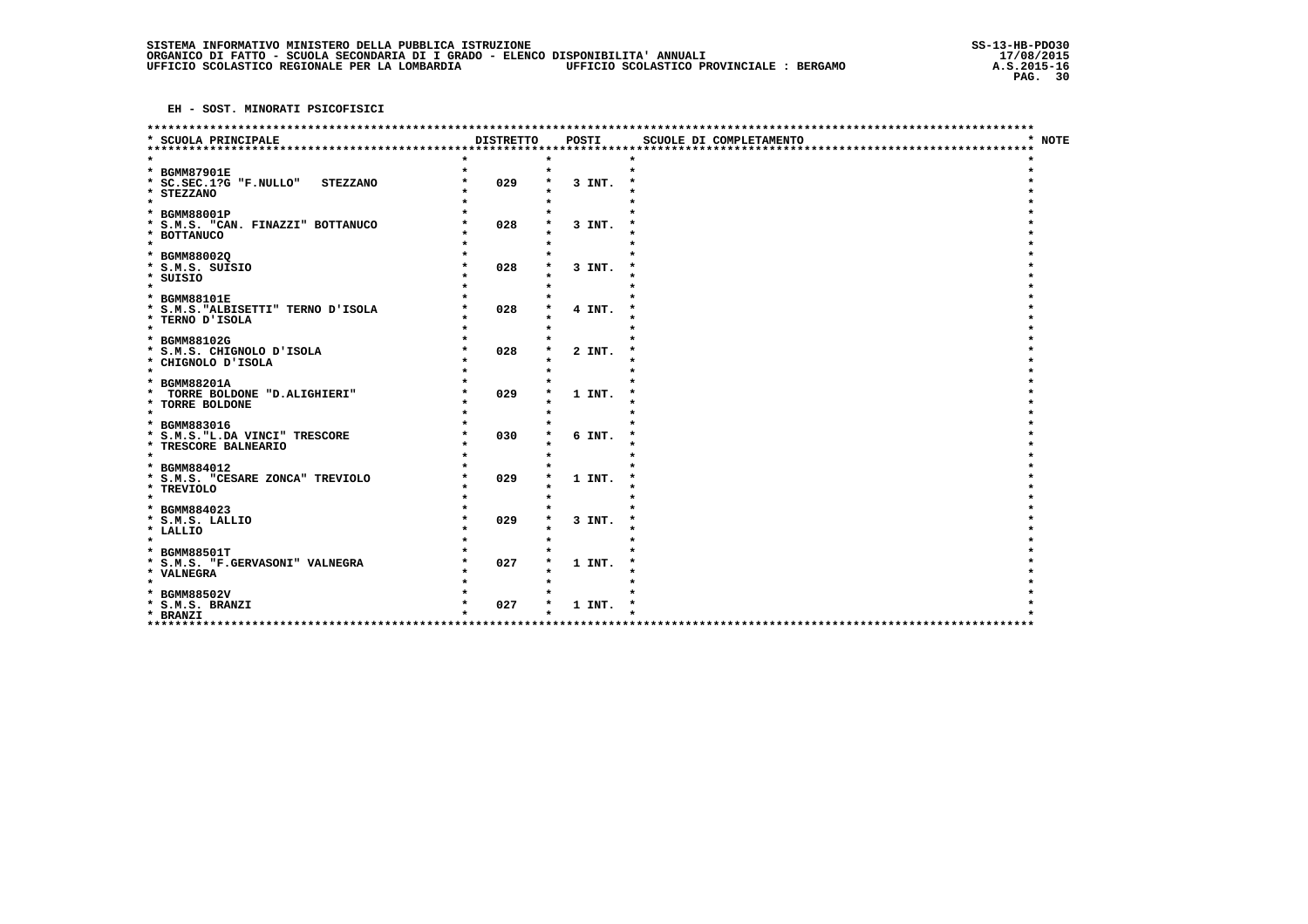|                                                                                            |                  |        | *********************** |        |
|--------------------------------------------------------------------------------------------|------------------|--------|-------------------------|--------|
| * SCUOLA PRINCIPALE<br>**********************                                              | <b>DISTRETTO</b> | POSTI  | SCUOLE DI COMPLETAMENTO | * NOTE |
| * BGMM88601N<br>* S.M.S. VERDELLINO<br>* VERDELLINO<br>$\star$                             | 032              | 2 INT. | $\star$                 |        |
| * BGMM88701D<br>* SCUOLA SECONDARIA DI VERDELLO<br>* VERDELLO<br>$\star$                   | 032              | 4 INT. |                         |        |
| * BGMM888019<br>* S.M.S. VERTOVA<br>* VERTOVA<br>$\star$                                   | 026              | 2 INT. |                         |        |
| * BGMM889015<br>* S.M.S. VILLA D'ALME'<br>* VILLA D'ALME'<br>$\star$                       | 029              | 2 INT. |                         |        |
| * BGMM889026<br>* S.M.S. ALME'<br>* ALME'<br>$\star$                                       | 029              | 2 INT. |                         |        |
| * BGMM890019<br>* S.M.S."F.NULLO" VILLA DI SERIO<br>* VILLA DI SERIO<br>$\star$            | 026              | 1 INT. |                         |        |
| * BGMM891015<br>* S.M.S. VILLONGO<br>* VILLONGO<br>$\star$                                 | 031              | 1 INT. |                         |        |
| * BGMM892011<br>* S.M.S. "GIOVANNI XXIII" ZOGNO<br>* ZOGNO<br>$\star$                      | 027              | 2 INT. |                         |        |
| * BGMM89301R<br>* S.M.S. "TORQUATO TASSO" ZANICA<br>* ZANICA<br>$\star$                    | 029              | 3 INT. |                         |        |
| * BGMM89501C<br>* S.M.S. "F.DELL'ORTO" BREMBATE SP<br>* BREMBATE DI SOPRA                  | 028              | 4 INT. |                         |        |
| $\star$<br>* BGMM896018<br>* S.M.S. "E.FERMI" ROMANO L.<br>* ROMANO DI LOMBARDIA<br>****** | 033              | 3 INT. |                         |        |